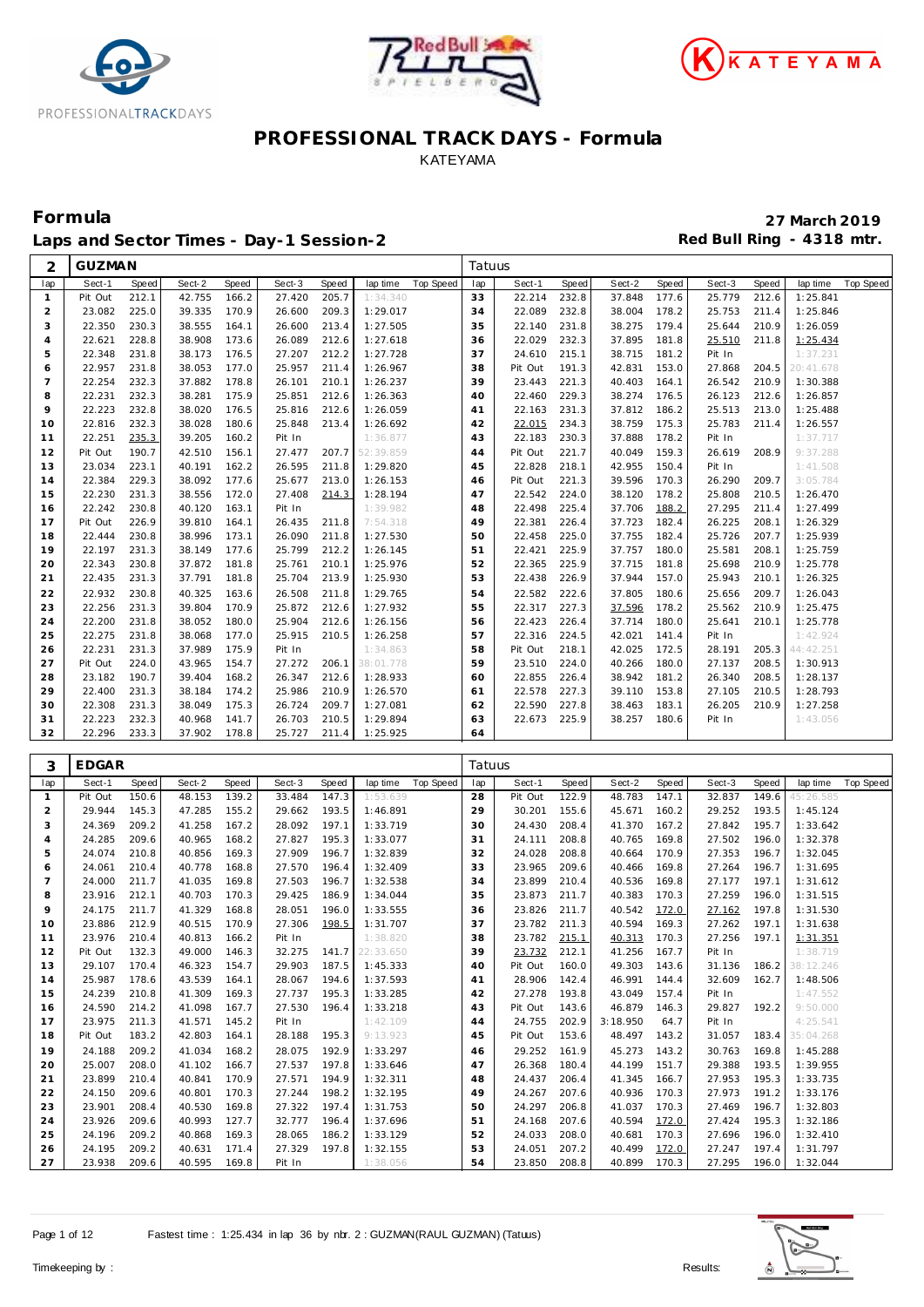





Laps and Sector Times - Day-1 Session-2 **Accord Payment Accord Red Bull Ring - 4318 mtr.** 

| 5              | <b>FILIP UGRAN</b> |       |        |       |        |       |           |           | Tatuus |         |       |        |       |        |              |           |           |
|----------------|--------------------|-------|--------|-------|--------|-------|-----------|-----------|--------|---------|-------|--------|-------|--------|--------------|-----------|-----------|
| lap            | Sect-1             | Speed | Sect-2 | Speed | Sect-3 | Speed | lap time  | Top Speed | lap    | Sect-1  | Speed | Sect-2 | Speed | Sect-3 | <b>Speed</b> | lap time  | Top Speed |
| $\mathbf{1}$   | Pit Out            | 133.2 | 56.084 | 123.9 | 34.161 | 165.9 | 2:00.918  |           | 44     | Pit Out | 125.2 | 54.712 | 124.1 | 36.565 | 151.3        | 12:09.613 |           |
| 2              | 30.777             | 135.1 | 49.577 | 128.9 | 35.517 | 162.4 | 1:55.871  |           | 45     | 30.041  | 161.5 | 48.250 | 99.3  | 32.898 | 163.4        | 1:51.189  |           |
| 3              | 27.611             | 183.5 | 45.536 | 152.1 | 31.652 | 191.8 | 1:44.799  |           | 46     | 26.010  | 208.8 | 46.272 | 153.4 | 28.731 | 193.5        | 1:41.013  |           |
| $\overline{4}$ | 24.914             | 207.6 | 42.016 | 158.8 | 28.990 | 193.5 | 1:35.920  |           | 47     | 24.494  | 210.0 | 41.689 | 162.2 | 28.064 | 194.9        | 1:34.247  |           |
| 5              | 24.651             | 209.6 | 41.877 | 161.2 | 28.906 | 194.9 | 1:35.434  |           | 48     | 24.284  | 209.6 | 41.258 | 169.3 | 27.892 | 195.3        | 1:33.434  |           |
| 6              | 24.402             | 213.4 | 42.189 | 165.6 | 28.677 | 193.9 | 1:35.268  |           | 49     | 24.458  | 208.8 | 40.951 | 170.9 | 27.654 | 194.9        | 1:33.063  |           |
| $\overline{7}$ | 24.391             | 212.1 | 41.782 | 163.6 | 28.409 | 195.7 | 1:34.582  |           | 50     | 24.286  | 209.2 | 40.917 | 166.7 | 27.770 | 194.2        | 1:32.973  |           |
| 8              | 24.421             | 211.7 | 42.397 | 156.1 | 29.678 | 194.6 | 1:36.496  |           | 51     | 24.347  | 208.8 | 40.580 | 173.1 | 27.747 | 195.7        | 1:32.674  |           |
| $\circ$        | 24.320             | 211.3 | 41.495 | 157.0 | 28.649 | 193.5 | 1:34.464  |           | 52     | 24.293  | 208.8 | 41.021 | 161.2 | 27.916 | 196.0        | 1:33.230  |           |
| 10             | 24.356             | 211.7 | 41.771 | 157.9 | 28.305 | 193.9 | 1:34.432  |           | 53     | 24.287  | 206.8 | 40.911 | 168.8 | 27.743 | 194.9        | 1:32.941  |           |
| 11             | 24.703             | 211.3 | 41.870 | 153.8 | 28.503 | 194.2 | 1:35.076  |           | 54     | 24.262  | 208.8 | 41.979 | 150.8 | 30.211 | 195.7        | 1:36.452  |           |
| 12             | 24.341             | 211.7 | 41.554 | 166.2 | Pit In |       | 1:40.344  |           | 55     | 24.152  | 212.1 | 40.780 | 163.6 | 28.348 | 182.4        | 1:33.280  |           |
| 13             | Pit Out            | 130.3 | 56.301 | 125.9 | 36.508 | 149.2 | 12:25.036 |           | 56     | 24.509  | 210.0 | 41.055 | 152.5 | Pit In |              | 1:47.104  |           |
| 14             | 29.869             | 142.8 | 50.954 | 133.7 | 34.666 | 188.2 | 1:55.489  |           | 57     | Pit Out | 100.3 | 56.267 | 112.7 | 36.434 | 145.4        | 41:11.432 |           |
| 15             | 27.306             | 171.8 | 44.778 | 161.2 | 28.677 | 194.6 | 1:40.761  |           | 58     | 29.014  | 150.8 | 48.171 | 154.7 | 29.254 | 190.1        | 1:46.439  |           |
| 16             | 24.798             | 207.6 | 41.435 | 160.7 | 28.151 | 193.9 | 1:34.384  |           | 59     | 25.020  | 204.8 | 42.665 | 164.1 | 28.891 | 191.5        | 1:36.576  |           |
| 17             | 24.441             | 208.8 | 41.449 | 168.8 | 27.930 | 194.9 | 1:33.820  |           | 60     | 24.625  | 206.8 | 42.217 | 170.3 | 28.164 | 194.6        | 1:35.006  |           |
| 18             | 24.184             | 210.4 | 42.652 | 157.4 | 27.980 | 195.7 | 1:34.816  |           | 61     | 24.693  | 204.0 | 41.293 | 169.3 | 27.755 | 194.2        | 1:33.741  |           |
| 19             | 24.361             | 210.8 | 41.727 | 165.6 | 28.032 | 194.6 | 1:34.120  |           | 62     | 24.523  | 205.6 | 41.291 | 170.3 | 27.730 | 194.2        | 1:33.544  |           |
| 20             | 24.470             | 212.1 | 42.077 | 166.2 | 30.454 | 185.9 | 1:37.001  |           | 63     | 24.248  | 208.4 | 40.822 | 171.4 | 27.827 | 193.5        | 1:32.897  |           |
| 21             | 24.656             | 212.9 | 41.804 | 164.1 | 28.053 | 194.9 | 1:34.513  |           | 64     | 24.464  | 206.8 | 40.839 | 169.8 | 28.217 | 183.1        | 1:33.520  |           |
| 22             | 24.202             | 212.9 | 43.276 | 163.1 | Pit In |       | 1:40.138  |           | 65     | 24.646  | 206.8 | 40.965 | 174.2 | 27.733 | 194.2        | 1:33.344  |           |
| 23             | Pit Out            | 174.6 | 43.518 | 160.2 | 28.793 | 192.9 | 16:56.402 |           | 66     | 24.366  | 207.2 | 40.751 | 169.8 | 27.704 | 195.3        | 1:32.821  |           |
| 24             | 24.814             | 207.2 | 41.632 | 169.8 | 28.755 | 193.9 | 1:35.201  |           | 67     | 24.279  | 208.8 | 40.511 | 174.2 | 27.550 | 194.9        | 1:32.340  |           |
| 25             | 24.458             | 210.4 | 41.429 | 171.4 | 27.961 | 194.6 | 1:33.848  |           | 68     | 24.115  | 207.6 | 40.761 | 170.3 | 27.666 | 194.2        | 1:32.542  |           |
| 26             | 24.194             | 210.8 | 41.222 | 159.3 | 27.765 | 196.4 | 1:33.181  |           | 69     | 24.237  | 207.6 | 40.663 | 172.5 | 27.597 | 194.9        | 1:32.497  |           |
| 27             | 24.252             | 209.6 | 41.624 | 161.7 | 27.832 | 196.4 | 1:33.708  |           | 70     | 24.208  | 208.8 | 41.016 | 167.2 | 28.028 | 196.7        | 1:33.252  |           |
| 28             | 24.283             | 208.4 | 41.003 | 165.1 | 27.705 | 196.0 | 1:32.991  |           | 71     | 25.074  | 206.0 | 41.028 | 171.4 | 28.177 | 194.9        | 1:34.279  |           |
| 29             | 24.253             | 208.4 | 41.019 | 167.7 | 27.445 | 196.4 | 1:32.717  |           | 72     | 24.477  | 207.2 | 46.664 | 125.9 | Pit In |              | 1:53.050  |           |
| 30             | 24.218             | 208.8 | 40.820 | 165.6 | 27.416 | 196.4 | 1:32.454  |           | 73     | Pit Out | 198.4 | 46.555 | 160.7 | 29.334 | 186.2        | 7:05.491  |           |
| 31             | 24.128             | 208.4 | 41.012 | 166.7 | Pit In |       | 1:39.832  |           | 74     | 25.001  | 205.6 | 41.441 | 166.7 | 28.587 | 186.5        | 1:35.029  |           |
| 32             | Pit Out            | 132.9 | 52.631 | 139.9 | 33.039 | 185.9 | 52:25.140 |           | 75     | 24.742  | 204.8 | 41.174 | 171.4 | 28.040 | 193.2        | 1:33.956  |           |
| 33             | 28.331             | 134.9 | 44.600 | 161.7 | 28.099 | 193.5 | 1:41.030  |           | 76     | 24.473  | 206.8 | 40.984 | 164.6 | 27.959 | 194.6        | 1:33.416  |           |
| 34             | 24.651             | 209.2 | 41.385 | 165.6 | 27.879 | 193.9 | 1:33.915  |           | 77     | 24.492  | 206.8 | 41.098 | 168.2 | 28.216 | 194.2        | 1:33.806  |           |
| 35             | 24.411             | 210.0 | 41.458 | 162.7 | 27.705 | 196.4 | 1:33.574  |           | 78     | 24.286  | 207.2 | 40.944 | 174.2 | 28.256 | 194.2        | 1:33.486  |           |
| 36             | 24.268             | 210.0 | 41.428 | 165.6 | 27.699 | 195.3 | 1:33.395  |           | 79     | 24.345  | 208.8 | 40.694 | 173.6 | 27.676 | 193.9        | 1:32.715  |           |
| 37             | 24.214             | 210.0 | 41.155 | 169.3 | 27.580 | 195.7 | 1:32.949  |           | 80     | 24.440  | 207.6 | 41.094 | 173.1 | 27.806 | 196.4        | 1:33.340  |           |
| 38             | 24.139             | 211.7 | 41.037 | 167.2 | 27.739 | 197.8 | 1:32.915  |           | 81     | 24.314  | 207.2 | 40.861 | 175.3 | 27.584 | 195.3        | 1:32.759  |           |
| 39             | 24.689             | 209.6 | 41.067 | 170.9 | 27.528 | 194.6 | 1:33.284  |           | 82     | 24.205  | 206.4 | 40.796 | 171.4 | 27.503 | 194.9        | 1:32.504  |           |
| 40             | 24.044             | 213.4 | 40.840 | 166.2 | 27.466 | 194.9 | 1:32.350  |           | 83     | 24.297  | 207.6 | 40.751 | 168.8 | 27.518 | 195.7        | 1:32.566  |           |
| 41             | 23.900             | 212.1 | 40.870 | 165.1 | 27.561 | 196.0 | 1:32.331  |           | 84     | 24.041  | 208.4 | 40.600 | 167.7 | 27.510 | 195.3        | 1:32.151  |           |
| 42             | 23.917             | 213.4 | 40.961 | 166.7 | 27.485 | 196.7 | 1:32.363  |           | 85     | 24.293  | 207.6 | 59.005 | 158.4 | Pit In |              | 1:58.447  |           |
| 43             | 24.008             | 211.7 | 40.754 | 175.3 | Pit In |       | 1:38.940  |           | 86     |         |       |        |       |        |              |           |           |

| 8              | RACEGP 1 |       |        |       |        |       |           |           | Tatuus         |         |       |        |       |        |       |           |                  |
|----------------|----------|-------|--------|-------|--------|-------|-----------|-----------|----------------|---------|-------|--------|-------|--------|-------|-----------|------------------|
| lap            | Sect-1   | Speed | Sect-2 | Speed | Sect-3 | Speed | lap time  | Top Speed | lap            | Sect-1  | Speed | Sect-2 | Speed | Sect-3 | Speed | lap time  | <b>Top Speed</b> |
|                | Pit Out  | 138.6 | 52.587 | 130.4 | 32.450 | 178.2 | 1:58.508  |           | 38             | 23.899  | 212.1 | 40.426 | 180.0 | 27.480 | 194.9 | 1:31.805  |                  |
| $\overline{2}$ | 29.746   | 174.6 | 43.664 | 165.6 | 29.062 | 194.2 | 1:42.472  |           | 39             | 23.948  | 211.7 | 40.270 | 177.6 | 27.418 | 194.9 | 1:31.636  |                  |
| 3              | 24.187   | 210.8 | 41.210 | 172.0 | 27.681 | 196.4 | 1:33.078  |           | 40             | 23.904  | 211.7 | 40.527 | 178.8 | 27.310 | 196.0 | 1:31.741  |                  |
| 4              | 23.977   | 210.0 | 41.172 | 175.9 | 27.421 | 197.1 | 1:32.570  |           | 4 <sup>1</sup> | 23.819  | 211.3 | 40.258 | 180.0 | 27.326 | 196.0 | 1:31.403  |                  |
| 5              | 23.915   | 211.3 | 40.660 | 177.6 | 27.515 | 197.1 | 1:32.090  |           | 42             | 23.871  | 212.1 | 41.384 | 177.6 | 27.460 | 196.0 | 1:32.715  |                  |
| 6              | 23.832   | 212.1 | 45.880 | 143.6 | 28.887 | 194.6 | 1:38.599  |           | 43             | 23.793  | 212.1 | 40.354 | 180.0 | 27.309 | 196.4 | 1:31.456  |                  |
|                | 23.983   | 210.8 | 40.582 | 178.2 | 27.444 | 196.4 | 1:32.009  |           | 44             | 23.864  | 211.3 | 42.701 | 178.2 | 27.474 | 196.4 | 1:34.039  |                  |
| 8              | 23.874   | 210.8 | 40.482 | 177.6 | 27.398 | 197.8 | 1:31.754  |           | 45             | 23.838  | 211.7 | 42.971 | 166.2 | Pit In |       | 1:41.344  |                  |
| 9              | 23.936   | 210.4 | 40.658 | 180.0 | 27.504 | 197.4 | 1:32.098  |           | 46             | Pit Out | 124.9 | 51.093 | 154.3 | 30.912 | 175.6 | 44:22.030 |                  |
| 10             | 23.912   | 210.0 | 40.364 | 178.2 | 27.498 | 196.4 | 1:31.774  |           | 47             | 26.963  | 186.7 | 42.296 | 173.1 | 28.455 | 192.2 | 1:37.714  |                  |
| 11             | 23.831   | 210.0 | 40.293 | 178.8 | 27.380 | 196.4 | 1:31.504  |           | 48             | 24.686  | 204.8 | 41.593 | 177.6 | 27.928 | 192.5 | 1:34.207  |                  |
| 12             | 23.964   | 208.4 | 42.534 | 179.4 | Pit In |       | 1:40.159  |           | 49             | 24.507  | 205.6 | 40.817 | 174.8 | 27.646 | 194.9 | 1:32.970  |                  |
| 13             | Pit Out  | 138.0 | 50.220 | 143.6 | 31.130 | 178.8 | 12:23.948 |           | 50             | 24.204  | 206.4 | 40.497 | 177.6 | 27.526 | 195.7 | 1:32.227  |                  |
| 14             | 27.733   | 186.4 | 47.685 | 136.0 | Pit In |       | 1:56.143  |           | 51             | 24.275  | 206.0 | 40.388 | 178.8 | 27.410 | 194.2 | 1:32.073  |                  |
| 15             | Pit Out  | 150.2 | 46.839 | 163.6 | 29.146 | 194.9 | 8:44.343  |           | 52             | 24.350  | 205.2 | 41.257 | 141.7 | Pit In |       | 1:39.871  |                  |
| 16             | 24.378   | 208.0 | 41.194 | 174.2 | 27.768 | 195.3 | 1:33.340  |           | 53             | Pit Out | 159.1 | 44.422 | 163.1 | 29.277 | 187.8 | 9:12.209  |                  |
| 17             | 24.223   | 208.4 | 40.908 | 171.4 | 27.553 | 196.0 | 1:32.684  |           | 54             | 25.313  | 201.4 | 40.917 | 175.9 | 27.643 | 195.7 | 1:33.873  |                  |
| 18             | 24.169   | 209.2 | 40.775 | 174.8 | 27.410 | 197.1 | 1:32.354  |           | 55             | 24.178  | 206.4 | 40.684 | 175.3 | 27.423 | 196.0 | 1:32.285  |                  |

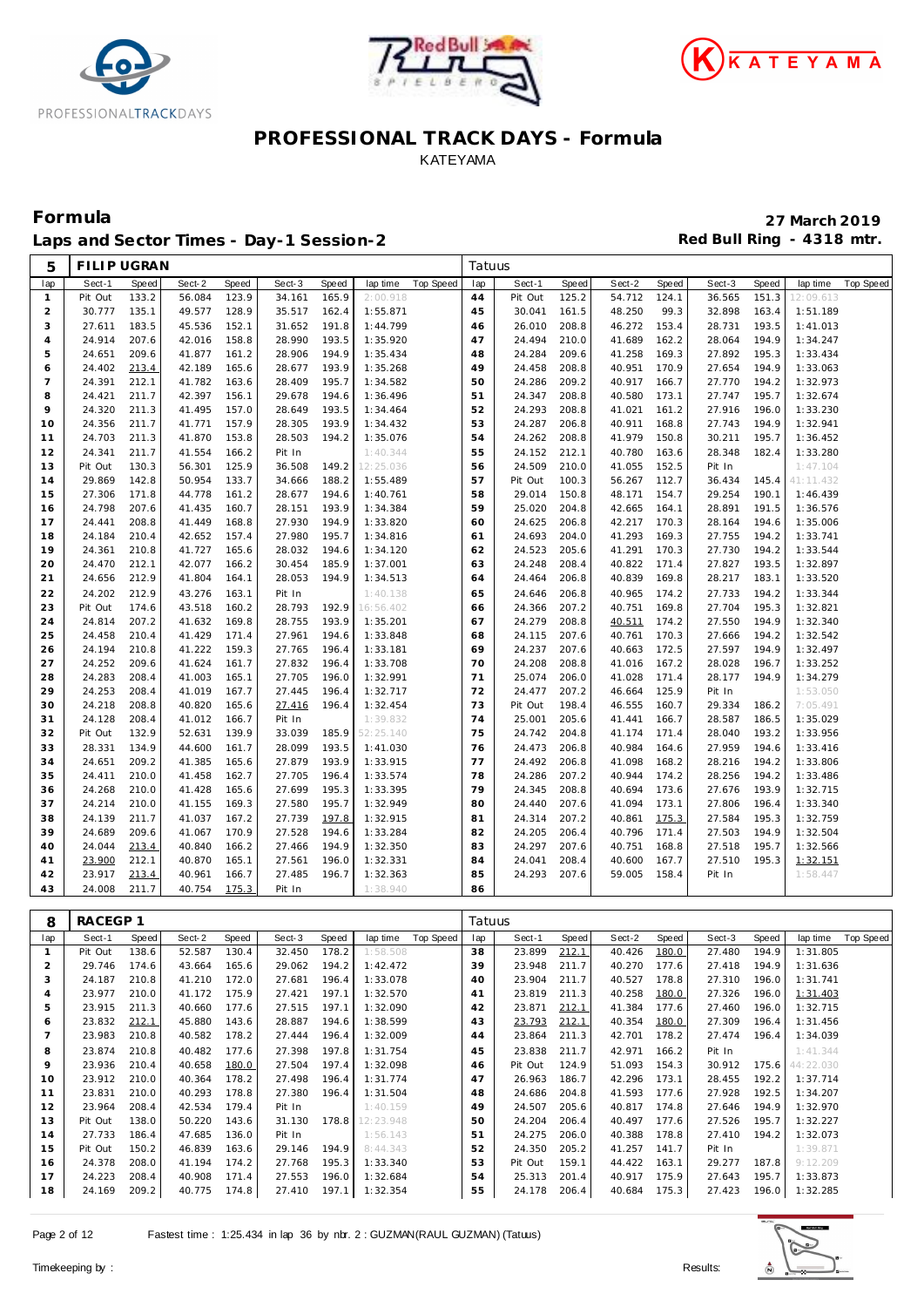





|    |         |       |        |       | Laps and Sector Times - Day-1 Session-2 |       |           |    |         |       |        |       |        |       | Red Bull Ring - 4318 mtr. |
|----|---------|-------|--------|-------|-----------------------------------------|-------|-----------|----|---------|-------|--------|-------|--------|-------|---------------------------|
| 19 | 23.981  | 209.2 | 40.490 | 178.2 | 27.333                                  | 197.1 | 1:31.804  | 56 | 24.063  | 205.6 | 40.895 | 176.5 | 27.667 | 193.2 | 1:32.625                  |
| 20 | 23.917  | 210.0 | 40.654 | 170.3 | 27.972                                  | 194.9 | 1:32.543  | 57 | 24.239  | 206.0 | 40.486 | 177.0 | 27.402 | 195.7 | 1:32.127                  |
| 21 | 24.068  | 209.2 | 40.846 | 173.6 | 28.548                                  | 183.4 | 1:33.462  | 58 | 24.099  | 207.6 | 40.395 | 174.2 | 27.378 | 196.4 | 1:31.872                  |
| 22 | 24.381  | 208.8 | 40.609 | 178.2 | 27.420                                  | 197.4 | 1:32.410  | 59 | 24.093  | 206.8 | 40.421 | 177.6 | 27.354 | 195.7 | 1:31.868                  |
| 23 | 23.991  | 209.6 | 40.477 | 178.2 | 27.468                                  | 196.7 | 1:31.936  | 60 | 24.179  | 206.4 | 40.290 | 177.6 | 27.256 | 197.4 | 1:31.725                  |
| 24 | 24.079  | 208.0 | 40.346 | 180.0 | 27.291                                  | 197.1 | 1:31.716  | 61 | 24.155  | 206.0 | 40.259 | 178.2 | 27.321 | 196.7 | 1:31.735                  |
| 25 | 23.915  | 209.2 | 40.566 | 177.6 | 27.189                                  | 198.2 | 1:31.670  | 62 | 24.122  | 206.8 | 40.381 | 175.3 | 27.312 | 196.7 | 1:31.815                  |
| 26 | 23.921  | 208.8 | 40.298 | 179.4 | 27.351                                  | 198.5 | 1:31.570  | 63 | 23.995  | 207.2 | 40.101 | 178.8 | 27.333 | 196.7 | 1:31.429                  |
| 27 | 23.895  | 208.8 | 41.160 | 163.6 | Pit In                                  |       | 1:38.635  | 64 | 23.914  | 208.8 | 43.829 | 141.4 | 29.575 | 196.7 | 1:37.318                  |
| 28 | Pit Out | 134.9 | 49.828 | 137.8 | 32.794                                  | 175.9 | 54:45.457 | 65 | 24.157  | 206.8 | 40.296 | 177.0 | 27.405 | 196.7 | 1:31.858                  |
| 29 | 28.885  | 182.9 | 43.867 | 164.6 | 28.567                                  | 193.9 | 1:41.319  | 66 | 24.696  | 206.8 | 42.634 | 177.0 | 27.960 | 190.1 | 1:35.290                  |
| 30 | 24.580  | 210.0 | 41.108 | 173.1 | 28.037                                  | 194.6 | 1:33.725  | 67 | 24.274  | 206.8 | 40.582 | 178.8 | 27.507 | 196.4 | 1:32.363                  |
| 31 | 24.197  | 210.0 | 40.843 | 173.6 | 27.808                                  | 194.2 | 1:32.848  | 68 | 24.239  | 207.6 | 41.725 | 178.2 | 27.530 | 197.1 | 1:33.494                  |
| 32 | 24.079  | 210.8 | 40.706 | 175.9 | 27.647                                  | 194.2 | 1:32.432  | 69 | 24.002  | 208.4 | 42.209 | 171.4 | Pit In |       | 1:40.175                  |
| 33 | 24.066  | 210.8 | 40.615 | 175.9 | 27.631                                  | 194.9 | 1:32.312  | 70 | Pit Out | 168.8 | 45.113 | 159.3 | Pit In |       | 14:47.429                 |
| 34 | 23.985  | 211.7 | 40.902 | 175.9 | 27.616                                  | 194.6 | 1:32.503  | 71 | Pit Out | 147.5 | 43.719 | 169.8 | Pit In |       | 2:17.440                  |
| 35 | 23.912  | 212.1 | 40.502 | 176.5 | 27.520                                  | 194.9 | 1:31.934  | 72 | Pit Out | 198.8 | 42.164 | 166.2 | Pit In |       | 2:14.756                  |
| 36 | 24.160  | 211.3 | 40.371 | 180.0 | 27.506                                  | 194.9 | 1:32.037  | 73 | Pit Out | 184.8 | 42.136 | 170.9 | Pit In |       | 2:13.631                  |
| 37 | 23.885  | 211.3 | 40.692 | 180.0 | 27.571                                  | 195.7 | 1:32.148  | 74 |         |       |        |       |        |       |                           |

| 10             |         |       | PIETRO DELLI GUANTI |       |        |       |           |                  | Tatuus |         |       |          |       |        |       |           |           |
|----------------|---------|-------|---------------------|-------|--------|-------|-----------|------------------|--------|---------|-------|----------|-------|--------|-------|-----------|-----------|
| lap            | Sect-1  | Speed | Sect-2              | Speed | Sect-3 | Speed | lap time  | <b>Top Speed</b> | lap    | Sect-1  | Speed | Sect-2   | Speed | Sect-3 | Speed | lap time  | Top Speed |
| $\mathbf{1}$   | Pit Out | 169.3 | 52.249              | 131.4 | 32.373 | 184.6 | 1:56.643  |                  | 37     | Pit Out | 118.4 | 57.466   | 125.0 | 36.600 | 151.0 | 17:36.870 |           |
| $\overline{2}$ | 27.314  | 185.4 | 44.615              | 150.4 | 29.711 | 186.9 | 1:41.640  |                  | 38     | 30.956  | 113.2 | 50.799   | 119.7 | 32.923 | 178.8 | 1:54.678  |           |
| 3              | 25.153  | 205.6 | 42.633              | 160.2 | 28.909 | 192.2 | 1:36.695  |                  | 39     | 25.184  | 208.8 | 43.251   | 156.5 | 29.404 | 190.8 | 1:37.839  |           |
| $\overline{4}$ | 24.645  | 208.4 | 42.603              | 133.7 | Pit In |       | 1:51.669  |                  | 40     | 24.604  | 210.4 | 41.717   | 162.7 | 28.590 | 189.5 | 1:34.911  |           |
| 5              | Pit Out | 203.3 | 44.618              | 158.4 | 29.602 | 190.1 | 4:42.581  |                  | 41     | 24.478  | 211.7 | 41.670   | 164.1 | 28.049 | 193.9 | 1:34.197  |           |
| 6              | 24.859  | 206.8 | 42.068              | 158.8 | 28.638 | 193.5 | 1:35.565  |                  | 42     | 24.183  | 212.1 | 41.190   | 166.2 | 27.789 | 194.9 | 1:33.162  |           |
| $\overline{7}$ | 24.472  | 208.4 | 41.869              | 161.7 | 28.373 | 192.9 | 1:34.714  |                  | 43     | 24.290  | 213.4 | 41.053   | 168.8 | 27.664 | 193.9 | 1:33.007  |           |
| 8              | 24.370  | 209.2 | 41.722              | 160.2 | 28.336 | 194.6 | 1:34.428  |                  | 44     | 24.094  | 212.1 | 41.568   | 157.9 | 28.120 | 193.9 | 1:33.782  |           |
| 9              | 24.274  | 208.4 | 41.239              | 163.1 | 28.387 | 192.9 | 1:33.900  |                  | 45     | 24.112  | 211.3 | 41.376   | 163.6 | 28.029 | 191.5 | 1:33.517  |           |
| 10             | 24.263  | 207.6 | 41.721              | 168.8 | 28.257 | 194.9 | 1:34.241  |                  | 46     | 24.127  | 210.8 | 41.685   | 165.1 | 28.802 | 183.1 | 1:34.614  |           |
| 11             | 24.368  | 209.2 | 41.239              | 164.1 | 28.405 | 191.8 | 1:34.012  |                  | 47     | 26.132  | 208.8 | 45.177   | 149.6 | Pit In |       | 1:53.969  |           |
| 12             | 24.276  | 209.6 | 41.778              | 161.7 | Pit In |       | 1:46.811  |                  | 48     | Pit Out | 171.8 | 49.048   | 149.6 | 32.355 | 160.2 | 50:17.237 |           |
| 13             | Pit Out | 136.3 | 54.620              | 141.4 | 32.768 | 173.1 | 14:27.352 |                  | 49     | 30.267  | 171.2 | 45.006   | 152.1 | 29.415 | 186.9 | 1:44.688  |           |
| 14             | 28.871  | 174.0 | 44.420              | 154.3 | 33.030 | 177.6 | 1:46.321  |                  | 50     | 26.166  | 201.7 | 42.436   | 163.1 | 28.700 | 191.8 | 1:37.302  |           |
| 15             | 26.909  | 198.0 | 43.356              | 158.8 | 29.140 | 192.9 | 1:39.405  |                  | 51     | 24.802  | 205.2 | 41.721   | 163.6 | 28.254 | 191.8 | 1:34.777  |           |
| 16             | 24.689  | 208.4 | 42.300              | 161.2 | 28.500 | 192.5 | 1:35.489  |                  | 52     | 24.738  | 204.4 | 41.518   | 166.7 | 28.283 | 191.8 | 1:34.539  |           |
| 17             | 24.427  | 209.6 | 41.900              | 165.1 | 28.627 | 192.2 | 1:34.954  |                  | 53     | 24.786  | 205.2 | 41.479   | 162.7 | Pit In |       | 1:48.663  |           |
| 18             | 24.349  | 208.0 | 41.238              | 164.1 | 27.970 | 194.6 | 1:33.557  |                  | 54     | Pit Out | 154.5 | 49.989   | 121.9 | 31.449 | 178.2 | 7:38.416  |           |
| 19             | 24.767  | 206.8 | 41.174              | 169.3 | 27.899 | 195.7 | 1:33.840  |                  | 55     | 27.533  | 183.8 | 42.859   | 160.2 | 29.034 | 191.8 | 1:39.426  |           |
| 20             | 24.257  | 208.4 | 40.950              | 164.6 | 28.009 | 194.2 | 1:33.216  |                  | 56     | 24.929  | 205.2 | 41.870   | 163.1 | 28.623 | 192.9 | 1:35.422  |           |
| 21             | 24.388  | 208.8 | 42.301              | 165.1 | 27.907 | 194.9 | 1:34.596  |                  | 57     | 24.599  | 206.8 | 41.915   | 160.2 | 29.420 | 193.2 | 1:35.934  |           |
| 22             | 24.128  | 210.0 | 41.378              | 164.6 | 27.745 | 196.0 | 1:33.251  |                  | 58     | 25.250  | 203.7 | 41.525   | 158.4 | 28.113 | 193.5 | 1:34.888  |           |
| 23             | 24.032  | 213.4 | 41.349              | 164.1 | 28.241 | 193.5 | 1:33.622  |                  | 59     | 24.475  | 207.2 | 41.229   | 165.1 | 28.101 | 191.5 | 1:33.805  |           |
| 24             | 24.158  | 214.2 | 41.855              | 162.7 | 30.316 | 167.4 | 1:36.329  |                  | 60     | 24.691  | 206.8 | 41.201   | 162.2 | Pit In |       | 1:46.091  |           |
| 25             | 25.670  | 211.3 | 55.029              | 87.9  | Pit In |       | 2:07.457  |                  | 61     | Pit Out | 141.1 | 50.525   | 139.2 | 32.997 | 161.9 | 8:42.417  |           |
| 26             | Pit Out | 161.9 | 49.886              | 144.8 | 30.593 | 173.6 | 56:21.239 |                  | 62     | 29.019  | 167.2 | 43.727   | 162.2 | 29.090 | 190.8 | 1:41.836  |           |
| 27             | 27.411  | 192.4 | 43.529              | 157.4 | 29.209 | 191.5 | 1:40.149  |                  | 63     | 24.757  | 205.2 | 1:32.590 | 128.9 | 34.499 | 190.1 | 2:31.846  |           |
| 28             | 24.787  | 206.8 | 42.225              | 158.4 | 28.406 | 193.9 | 1:35.418  |                  | 64     | 25.570  | 203.7 | 43.066   | 160.2 | 29.024 | 193.9 | 1:37.660  |           |
| 29             | 24.457  | 208.8 | 41.500              | 163.1 | 28.186 | 194.2 | 1:34.143  |                  | 65     | 24.636  | 206.4 | 41.368   | 165.6 | 28.327 | 192.9 | 1:34.331  |           |
| 30             | 24.471  | 208.8 | 41.890              | 165.6 | 28.246 | 193.2 | 1:34.607  |                  | 66     | 24.551  | 206.4 | 41.101   | 162.2 | 28.266 | 193.2 | 1:33.918  |           |
| 31             | 24.532  | 211.3 | 41.575              | 165.1 | 28.196 | 194.6 | 1:34.303  |                  | 67     | 24.474  | 206.0 | 41.435   | 157.0 | Pit In |       | 1:47.611  |           |
| 32             | 24.545  | 210.0 | 41.305              | 163.6 | 28.048 | 194.2 | 1:33.898  |                  | 68     | Pit Out | 93.9  | 58.128   | 125.0 | 36.989 | 172.8 | 9:37.438  |           |
| 33             | 24.364  | 210.0 | 41.395              | 166.7 | 27.753 | 194.9 | 1:33.512  |                  | 69     | 27.355  | 199.5 | 47.211   | 159.3 | 29.552 | 189.8 | 1:44.118  |           |
| 34             | 24.152  | 210.0 | 40.845              | 170.9 | 27.751 | 193.9 | 1:32.748  |                  | 70     | 25.052  | 204.0 | 42.299   | 155.6 | 32.173 | 188.8 | 1:39.524  |           |
| 35             | 24.208  | 209.6 | 40.793              | 169.8 | 28.000 | 194.2 | 1:33.001  |                  | 71     | 24.985  | 204.4 | 41.961   | 162.7 | 28.682 | 191.5 | 1:35.628  |           |
| 36             | 24.223  | 209.2 | 41.442              | 162.7 | Pit In |       | 1:45.039  |                  | 72     | 32.924  | 133.2 | 53.996   | 117.9 | Pit In |       | 2:14.406  |           |

| 14  | BHAITECH1 |       |        |       |        |         |          |                    | Tatuus |         |       |        |       |        |         |                 |           |
|-----|-----------|-------|--------|-------|--------|---------|----------|--------------------|--------|---------|-------|--------|-------|--------|---------|-----------------|-----------|
| lap | Sect-1    | Speed | Sect-2 | Speed | Sect-3 | Speed   |          | lap time Top Speed | lap    | Sect-1  | Speed | Sect-2 | Speed | Sect-3 | Speed   | lap time        | Top Speed |
|     | Pit Out   | 193.4 | 49.544 | 118.2 | 31.863 | 145.0   | 1:50.586 |                    | 36     | 24.268  | 207.6 | 41.275 | 162.2 | 28.195 | 194.6   | 1:33.738        |           |
|     | 28.595    | 199.5 | 44.930 | 149.2 | 30.221 | 183.7   | 1:43.746 |                    | 37     | 24.318  | 208.0 | 42.047 | 153.0 | Pit In |         | 1:40.212        |           |
|     | 25.691    | 202.9 | 43.513 | 152.1 | 29.654 | 192.2   | 1:38.858 |                    | 38     | Pit Out | 158.6 | 46.396 | 145.2 | 29.974 |         | 183.7 19:51.414 |           |
|     | 24.979    | 208.8 | 42.138 | 168.8 | 28.548 | $193.2$ | 1:35.665 |                    | 39     | 25.429  | 201.0 | 42.932 | 157.9 | 29.243 | 190.8   | 1:37.604        |           |
|     | 26.371    | 204.8 | 42.274 | 172.0 | 28.515 | 192.5   | 1:37.160 |                    | 40     | 24.634  | 207.6 | 42.470 | 153.8 | 28.822 | $193.5$ | 1:35.926        |           |

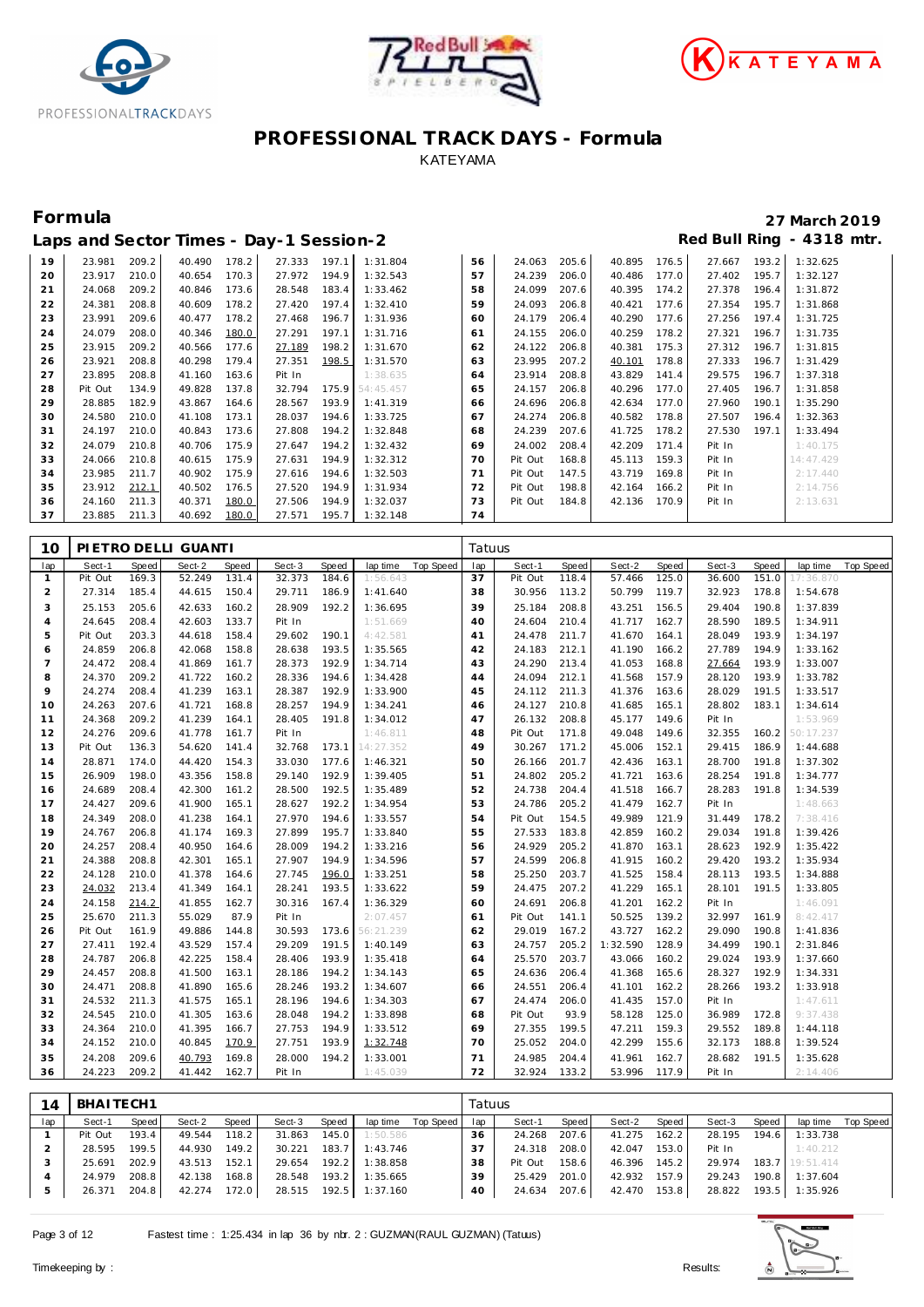





|                | Laps and Sector Times - Day-1 Session-2 |       |        |       |        |       |           |    |         |       |        |       |        |       | Red Bull Ring - 4318 mtr. |
|----------------|-----------------------------------------|-------|--------|-------|--------|-------|-----------|----|---------|-------|--------|-------|--------|-------|---------------------------|
| 6              | 24.659                                  | 207.6 | 45.232 | 169.8 | 28.587 | 193.9 | 1:38.478  | 41 | 24.444  | 209.2 | 42.151 | 165.1 | 28.400 | 191.2 | 1:34.995                  |
| $\overline{7}$ | 25.493                                  | 206.8 | 42.021 | 167.7 | 28.447 | 193.2 | 1:35.961  | 42 | 24.287  | 209.6 | 41.158 | 168.2 | 28.024 | 193.9 | 1:33.469                  |
| 8              | 24.951                                  | 207.6 | 41.640 | 166.2 | 28.453 | 192.9 | 1:35.044  | 43 | 24.210  | 208.8 | 41.167 | 169.8 | 27.961 | 193.9 | 1:33.338                  |
| 9              | 24.471                                  | 209.2 | 41.206 | 173.1 | 28.277 | 195.3 | 1:33.954  | 44 | 24.741  | 180.1 | 41.601 | 169.8 | 28.017 | 193.5 | 1:34.359                  |
| 10             | 24.400                                  | 208.0 | 41.642 | 172.0 | 28.230 | 193.9 | 1:34.272  | 45 | 24.191  | 208.4 | 41.082 | 167.2 | 27.913 | 193.5 | 1:33.186                  |
| 11             | 24.458                                  | 207.2 | 41.373 | 167.7 | 28.319 | 193.9 | 1:34.150  | 46 | 24.257  | 209.6 | 41.022 | 170.9 | 27.890 | 193.9 | 1:33.169                  |
| 12             | 24.474                                  | 207.2 | 41.400 | 173.6 | Pit In |       | 1:43.431  | 47 | 24.028  | 210.8 | 41.048 | 173.1 | 27.948 | 191.8 | 1:33.024                  |
| 13             | Pit Out                                 | 164.2 | 58.276 | 126.5 | Pit In |       | 17:00.574 | 48 | 24.066  | 211.3 | 40.946 | 175.3 | 28.218 | 192.5 | 1:33.230                  |
| 14             | Pit Out                                 | 168.0 | 45.771 | 150.4 | 31.018 | 177.0 | 8:48.028  | 49 | 24.131  | 210.4 | 40.955 | 172.5 | 27.926 | 193.9 | 1:33.012                  |
| 15             | 27.748                                  | 187.0 | 43.330 | 155.2 | 30.684 | 185.9 | 1:41.762  | 50 | 28.034  | 191.3 | 41.841 | 166.7 | Pit In |       | 1:42.958                  |
| 16             | 25.684                                  | 199.5 | 42.737 | 170.3 | 28.661 | 193.5 | 1:37.082  | 51 | Pit Out | 174.8 | 51.934 | 135.0 | 31.729 | 183.1 | 14:58.163                 |
| 17             | 24.875                                  | 207.2 | 41.720 | 170.9 | 28.519 | 193.9 | 1:35.114  | 52 | 25.994  | 195.9 | 44.125 | 141.4 | 30.100 | 180.0 | 1:40.219                  |
| 18             | 24.551                                  | 208.0 | 41.554 | 174.2 | 28.224 | 194.6 | 1:34.329  | 53 | 26.834  | 197.3 | 42.145 | 165.1 | 28.285 | 191.8 | 1:37.264                  |
| 19             | 24.717                                  | 184.1 | 41.483 | 176.5 | 28.704 | 194.2 | 1:34.904  | 54 | 27.682  | 194.1 | 42.968 | 168.2 | 28.100 | 193.9 | 1:38.750                  |
| 20             | 24.532                                  | 208.8 | 41.068 | 170.3 | 28.002 | 194.9 | 1:33.602  | 55 | 26.795  | 204.0 | 41.468 | 166.2 | 30.466 | 192.9 | 1:38.729                  |
| 21             | 24.189                                  | 211.7 | 41.555 | 173.6 | 28.033 | 196.0 | 1:33.777  | 56 | 24.571  | 208.4 | 41.261 | 168.8 | 27.893 | 194.6 | 1:33.725                  |
| 22             | 24.417                                  | 209.6 | 41.310 | 172.0 | 27.922 | 194.9 | 1:33.649  | 57 | 24.148  | 207.2 | 42.849 | 173.1 | 27.966 | 192.9 | 1:34.963                  |
| 23             | 24.243                                  | 208.8 | 41.576 | 171.4 | 28.006 | 193.9 | 1:33.825  | 58 | 24.191  | 205.6 | 41.151 | 173.6 | 27.763 | 194.9 | 1:33.105                  |
| 24             | 24.298                                  | 208.0 | 41.233 | 170.9 | 27.877 | 194.6 | 1:33.408  | 59 | 24.256  | 207.2 | 46.952 | 170.9 | 27.922 | 194.6 | 1:39.130                  |
| 25             | 24.160                                  | 209.6 | 40.995 | 169.8 | Pit In |       | 1:42.588  | 60 | 24.574  | 208.8 | 41.052 | 169.8 | 27.935 | 196.0 | 1:33.561                  |
| 26             | Pit Out                                 | 198.0 | 44.891 | 152.5 | 29.197 | 191.8 | 13:04.841 | 61 | 27.540  | 206.0 | 41.550 | 162.2 | Pit In |       | 1:50.013                  |
| 27             | 28.422                                  | 196.6 | 42.069 | 167.2 | 28.274 | 193.5 | 1:38.765  | 62 | Pit Out | 181.3 | 45.295 | 137.8 | 30.514 |       | 187.2 20:02.486           |
| 28             | 24.337                                  | 208.8 | 41.383 | 168.2 | 28.098 | 193.9 | 1:33.818  | 63 | 25.313  | 201.4 | 45.260 | 156.5 | 29.041 | 189.1 | 1:39.614                  |
| 29             | 24.407                                  | 208.8 | 41.336 | 170.9 | 28.130 | 192.9 | 1:33.873  | 64 | 25.265  | 203.3 | 41.839 | 168.2 | 28.334 | 190.5 | 1:35.438                  |
| 30             | 24.338                                  | 209.2 | 41.036 | 170.9 | 27.957 | 193.9 | 1:33.331  | 65 | 24.666  | 203.7 | 41.484 | 170.9 | 27.880 | 193.2 | 1:34.030                  |
| 31             | 24.298                                  | 208.4 | 41.284 | 167.2 | 29.828 | 188.5 | 1:35.410  | 66 | 25.969  | 202.1 | 42.137 | 169.3 | 28.053 | 191.8 | 1:36.159                  |
| 32             | 24.664                                  | 208.8 | 41.161 | 168.8 | 28.071 | 193.2 | 1:33.896  | 67 | 24.848  | 204.4 | 41.167 | 170.3 | 27.953 | 192.2 | 1:33.968                  |
| 33             | 24.390                                  | 207.6 | 41.736 | 168.8 | 28.142 | 193.2 | 1:34.268  | 68 | 24.469  | 205.2 | 40.960 | 172.5 | 27.922 | 193.2 | 1:33.351                  |
| 34             | 24.278                                  | 207.6 | 41.236 | 170.3 | 27.991 | 194.9 | 1:33.505  | 69 | 24.356  | 205.6 | 41.063 | 172.5 | 27.776 | 194.6 | 1:33.195                  |
| 35             | 24.387                                  | 207.6 | 40.927 | 165.1 | 28.252 | 194.6 | 1:33.566  | 70 | 24.206  | 208.8 | 41.467 | 179.4 | Pit In |       | 8:47.290                  |

| 14                    | <b>PESCE</b> |       |        |       |        |       |           |           | Tatuus |         |       |        |       |        |       |           |                  |
|-----------------------|--------------|-------|--------|-------|--------|-------|-----------|-----------|--------|---------|-------|--------|-------|--------|-------|-----------|------------------|
| lap                   | Sect-1       | Speed | Sect-2 | Speed | Sect-3 | Speed | lap time  | Top Speed | lap    | Sect-1  | Speed | Sect-2 | Speed | Sect-3 | Speed | lap time  | <b>Top Speed</b> |
| $\mathbf{1}$          | Pit Out      | 156.8 | 49.832 | 139.2 | 31.529 | 177.0 | 1:52.882  |           | 36     | Pit Out | 150.8 | 47.297 | 153.4 | 29.758 | 182.1 | 41:35.095 |                  |
| 2                     | 27.331       | 191.3 | 43.804 | 156.5 | 29.929 | 192.2 | 1:41.064  |           | 37     | 25.600  | 206.8 | 42.025 | 155.2 | 28.516 | 193.2 | 1:36.141  |                  |
| 3                     | 25.828       | 209.6 | 42.625 | 158.8 | 28.837 | 194.2 | 1:37.290  |           | 38     | 24.435  | 209.6 | 41.360 | 162.2 | 28.345 | 192.5 | 1:34.140  |                  |
| $\boldsymbol{\Delta}$ | 25.434       | 210.0 | 42.061 | 158.4 | 28.303 | 193.9 | 1:35.798  |           | 39     | 24.144  | 210.4 | 41.181 | 162.7 | 27.823 | 194.2 | 1:33.148  |                  |
| 5                     | 25.432       | 208.0 | 42.179 | 162.2 | 28.654 | 194.9 | 1:36.265  |           | 40     | 24.137  | 210.0 | 40.963 | 159.8 | 27.742 | 194.9 | 1:32.842  |                  |
| 6                     | 24.376       | 211.3 | 42.641 | 167.7 | 28.691 | 194.9 | 1:35.708  |           | 41     | 23.887  | 211.3 | 41.993 | 162.7 | 27.742 | 194.6 | 1:33.622  |                  |
| $\overline{7}$        | 24.210       | 211.3 | 41.482 | 160.7 | 28.261 | 195.7 | 1:33.953  |           | 42     | 24.197  | 211.3 | 40.679 | 160.2 | 27.824 | 194.9 | 1:32.700  |                  |
| 8                     | 24.318       | 211.7 | 41.637 | 156.5 | 28.312 | 195.3 | 1:34.267  |           | 43     | 24.127  | 209.2 | 40.946 | 158.8 | 27.605 | 194.2 | 1:32.678  |                  |
| 9                     | 24.443       | 210.0 | 42.478 | 160.7 | 28.187 | 195.7 | 1:35.108  |           | 44     | 24.204  | 208.4 | 40.838 | 162.2 | 27.349 | 195.3 | 1:32.391  |                  |
| 10                    | 24.318       | 211.7 | 41.270 | 158.8 | 28.197 | 196.0 | 1:33.785  |           | 45     | 24.153  | 208.0 | 40.685 | 164.1 | 27.766 | 194.9 | 1:32.604  |                  |
| 11                    | 24.277       | 210.4 | 40.999 | 162.2 | 27.933 | 196.7 | 1:33.209  |           | 46     | 23.973  | 209.2 | 40.479 | 166.7 | 27.556 | 193.9 | 1:32.008  |                  |
| 12                    | 24.283       | 210.8 | 41.009 | 163.6 | 28.102 | 196.7 | 1:33.394  |           | 47     | 23.917  | 208.0 | 41.765 | 160.2 | Pit In |       | 1:39.970  |                  |
| 13                    | 24.054       | 210.8 | 41.255 | 160.7 | 30.710 | 168.5 | 1:36.019  |           | 48     | Pit Out | 150.2 | 51.126 | 130.1 | Pit In |       | 41:08.588 |                  |
| 14                    | 24.974       | 212.5 | 41.125 | 164.6 | 28.061 | 195.3 | 1:34.160  |           | 49     | Pit Out | 158.4 | 48.002 | 153.0 | 29.582 | 188.2 | 7:49.976  |                  |
| 15                    | 24.049       | 212.1 | 40.962 | 164.6 | 27.582 | 196.0 | 1:32.593  |           | 50     | 25.524  | 201.4 | 43.499 | 158.8 | 29.037 | 189.8 | 1:38.060  |                  |
| 16                    | 23.883       | 212.1 | 40.844 | 164.6 | Pit In |       | 1:41.418  |           | 51     | 25.235  | 202.1 | 42.596 | 163.1 | 28.586 | 193.2 | 1:36.417  |                  |
| 17                    | Pit Out      | 146.1 | 55.488 | 118.2 | Pit In |       | 30:53.535 |           | 52     | 25.802  | 203.3 | 46.491 | 149.2 | 29.001 | 191.5 | 1:41.294  |                  |
| 18                    | Pit Out      | 198.4 | 51.433 | 117.1 | Pit In |       | 16:03.089 |           | 53     | 25.197  | 202.9 | 41.918 | 161.7 | 28.600 | 192.2 | 1:35.715  |                  |
| 19                    | Pit Out      | 139.1 | 51.320 | 138.5 | 31.715 | 163.1 | 8:47.423  |           | 54     | 24.848  | 204.4 | 41.433 | 159.3 | 28.284 | 192.5 | 1:34.565  |                  |
| 20                    | 27.210       | 206.0 | 43.465 | 151.7 | 29.374 | 189.5 | 1:40.049  |           | 55     | 24.715  | 206.0 | 41.331 | 157.4 | 28.126 | 194.2 | 1:34.172  |                  |
| 21                    | 24.800       | 207.6 | 42.054 | 157.0 | 28.495 | 194.2 | 1:35.349  |           | 56     | 24.421  | 207.2 | 41.371 | 159.3 | 28.165 | 193.2 | 1:33.957  |                  |
| 22                    | 24.560       | 208.0 | 41.506 | 157.4 | 28.374 | 193.9 | 1:34.440  |           | 57     | 24.627  | 205.2 | 41.769 | 160.7 | 28.016 | 193.9 | 1:34.412  |                  |
| 23                    | 24.230       | 210.8 | 41.305 | 160.7 | 27.915 | 195.3 | 1:33.450  |           | 58     | 24.585  | 205.6 | 41.470 | 161.7 | 28.185 | 192.2 | 1:34.240  |                  |
| 24                    | 24.193       | 210.4 | 41.096 | 161.7 | 28.024 | 195.3 | 1:33.313  |           | 59     | 24.571  | 205.6 | 41.351 | 157.9 | 28.042 | 193.2 | 1:33.964  |                  |
| 25                    | 24.257       | 210.8 | 40.977 | 162.7 | 27.845 | 194.2 | 1:33.079  |           | 60     | 24.400  | 204.8 | 41.130 | 162.2 | 28.029 | 193.5 | 1:33.559  |                  |
| 26                    | 24.074       | 210.4 | 40.922 | 163.6 | 27.575 | 195.3 | 1:32.571  |           | 61     | 24.454  | 206.0 | 41.114 | 159.3 | 28.084 | 194.6 | 1:33.652  |                  |
| 27                    | 24.014       | 210.4 | 40.649 | 163.6 | 27.486 | 195.7 | 1:32.149  |           | 62     | 24.176  | 205.2 | 41.102 | 160.2 | 27.807 | 194.2 | 1:33.085  |                  |
| 28                    | 23.989       | 210.4 | 40.796 | 163.1 | 27.412 | 195.7 | 1:32.197  |           | 63     | 24.285  | 206.0 | 41.042 | 158.8 | 27.946 | 191.5 | 1:33.273  |                  |
| 29                    | 25.061       | 208.8 | 40.834 | 161.7 | 27.913 | 195.7 | 1:33.808  |           | 64     | 24.631  | 205.2 | 41.531 | 158.4 | 28.313 | 193.2 | 1:34.475  |                  |
| 30                    | 23.978       | 209.6 | 40.601 | 164.6 | 27.601 | 194.6 | 1:32.180  |           | 65     | 24.604  | 204.8 | 41.283 | 159.8 | 28.148 | 192.5 | 1:34.035  |                  |
| 31                    | 24.024       | 210.4 | 40.429 | 164.6 | 27.380 | 196.4 | 1:31.833  |           | 66     | 24.545  | 206.0 | 41.131 | 157.0 | 27.969 | 193.9 | 1:33.645  |                  |
| 32                    | 23.877       | 210.8 | 40.766 | 165.1 | 27.583 | 194.6 | 1:32.226  |           | 67     | 24.484  | 205.2 | 41.326 | 161.2 | 28.077 | 193.2 | 1:33.887  |                  |
| 33                    | 23.916       | 210.4 | 40.759 | 163.1 | 27.681 | 195.7 | 1:32.356  |           | 68     | 24.464  | 205.6 | 42.128 | 158.8 | 28.101 | 191.8 | 1:34.693  |                  |
| 34                    | 23.955       | 210.4 | 40.485 | 165.6 | 27.354 | 196.7 | 1:31.794  |           | 69     | 24.631  | 204.8 | 41.646 | 153.8 | Pit In |       | 1:41.603  |                  |

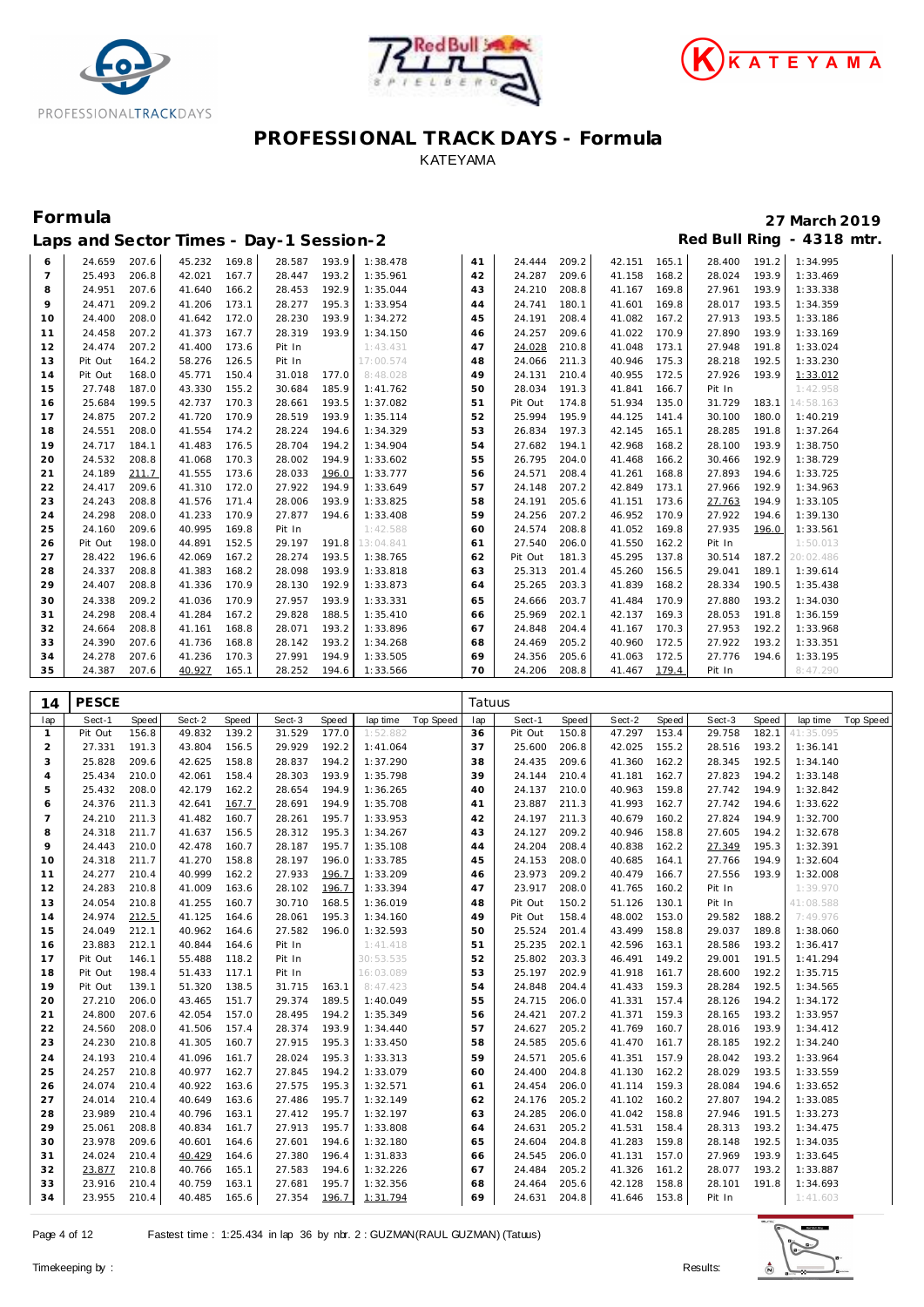





| Formula                                 | 27 March 2019             |
|-----------------------------------------|---------------------------|
| Laps and Sector Times - Day-1 Session-2 | Red Bull Ring - 4318 mtr. |

| 35 | 23.962 211.3 | 40.652 | 164.6 | Pit In | 38 OT | 70 |  |  |  |
|----|--------------|--------|-------|--------|-------|----|--|--|--|
|    |              |        |       |        |       |    |  |  |  |

| 15                  | BHAITECH2        |                |                  |                |                  |                |                       |                  | Tatuus   |                  |                |                  |                |                  |       |                      |           |
|---------------------|------------------|----------------|------------------|----------------|------------------|----------------|-----------------------|------------------|----------|------------------|----------------|------------------|----------------|------------------|-------|----------------------|-----------|
| lap                 | Sect-1           | Speed          | Sect-2           | Speed          | Sect-3           | Speed          | lap time              | <b>Top Speed</b> | lap      | Sect-1           | Speed          | Sect-2           | Speed          | Sect-3           | Speed | lap time             | Top Speed |
| $\mathbf{1}$        | Pit Out          | 171.5          | 46.649           | 147.1          | 30.691           | 180.9          | 1:46.888              |                  | 28       | 24.124           | 210.8          | 40.737           | 174.2          | 27.585           | 194.9 | 1:32.446             |           |
| $\overline{a}$      | 25.751           | 208.0          | 43.232           | 165.1          | 28.700           | 193.2          | 1:37.683              |                  | 29       | 24.024           | 210.8          | 40.541           | 175.3          | 27.453           | 195.7 | 1:32.018             |           |
| 3                   | 24.495           | 209.2          | 41.742           | 166.7          | 28.242           | 194.6          | 1:34.479              |                  | 30       | 23.892           | 211.7          | 40.415           | 179.4          | 27.397           | 195.7 | 1:31.704             |           |
| 4                   | 24.265           | 210.0          | 41.413           | 167.2          | 28.000           | 196.4          | 1:33.678              |                  | 31       | 23.823           | 212.1          | 41.306           | 144.4          | 30.438           | 194.2 | 1:35.567             |           |
| 5                   | 24.025           | 211.7          | 41.341           | 169.8          | 28.308           | 195.7          | 1:33.674              |                  | 32       | 24.115           | 212.1          | 40.473           | 175.3          | 27.341           | 196.4 | 1:31.929             |           |
| 6                   | 23.939           | 211.3          | 40.767           | 174.8          | 27.644           | 195.3          | 1:32.350              |                  | 33       | 24.256           | 212.1          | 41.140           | 167.2          | Pit In           |       | 1:40.870             |           |
| $\overline{7}$      | 23.936           | 214.6          | 40.692           | 172.0          | 27.653           | 196.0          | 1:32.281              |                  | 34       | Pit Out          | 207.2          | 42.742           | 167.2          | 27.913           | 194.2 | 7:52.684             |           |
| 8                   | 24.510           | 210.4          | 41.088           | 169.3          | 30.855           | 194.6          | 1:36.453              |                  | 35       | 24.083           | 210.4          | 41.037           | 170.9          | 27.631           | 194.6 | 1:32.751             |           |
| 9                   | 24.107           | 211.3          | 40.879           | 172.5          | 27.613           | 196.4          | 1:32.599              |                  | 36       | 24.048           | 210.8          | 40.920           | 174.8          | 27.366           | 195.3 | 1:32.334             |           |
| 10                  | 23.951           | 210.4          | 40.770           | 172.0          | 27.520           | 197.1          | 1:32.241              |                  | 37       | 23.860           | 211.7          | 40.533           | 174.8          | 27.324           | 195.7 | 1:31.717             |           |
| 11                  | 23.989           | 210.8          | 40.635           | 174.8          | 27.847           | 194.9          | 1:32.471              |                  | 38       | 23.812           | 211.7          | 40.455           | 174.2          | 27.424           | 194.6 | 1:31.691             |           |
| 12                  | 24.944           | 209.6          | 41.839           | 163.1          | 27.887           | 194.2          | 1:34.670              |                  | 39       | 23.887           | 211.7          | 40.558           | 178.8          | 27.325           | 194.6 | 1:31.770             |           |
| 13                  | 24.077           | 210.4          | 40.867           | 170.9          | 27.666           | 195.7          | 1:32.610              |                  | 40       | 23.909           | 210.8          | 40.445<br>42.465 | 178.8          | 27.334           | 195.3 | 1:31.688             |           |
| 14                  | 23.986<br>24.099 | 210.0          | 40.692           | 173.1          | 27.673           | 196.7          | 1:32.351              |                  | 41       | 23.756           | 212.1<br>211.7 |                  | 166.7<br>174.2 | 27.723<br>27.484 | 194.9 | 1:33.944             |           |
| 15<br>16            | Pit Out          | 209.2<br>158.1 | 41.315<br>54.054 | 162.2<br>121.9 | Pit In<br>Pit In |                | 1:42.103<br>47:28.658 |                  | 42<br>43 | 23.828<br>23.930 | 211.3          | 40.452<br>41.204 | 155.2          | Pit In           | 194.9 | 1:31.764<br>1:41.765 |           |
| 17                  | Pit Out          | 200.6          | 47.441           | 152.1          | 29.986           | 191.5          | 32:51.352             |                  | 44       | Pit Out          | 188.3          | 47.365           | 131.1          | Pit In           |       | 13:15.177            |           |
| 18                  | 24.881           | 208.4          | 42.069           | 167.7          | 28.334           | 193.5          | 1:35.284              |                  | 45       | Pit Out          | 199.9          | 44.417           | 153.4          | 29.447           | 175.6 | 10:09.834            |           |
| 19                  | 24.220           | 210.4          | 41.011           | 171.4          | 28.085           | 194.2          | 1:33.316              |                  | 46       | 26.369           | 200.6          | 44.673           | 140.3          | Pit In           |       | 1:49.677             |           |
| 20                  | 24.154           | 210.0          | 41.243           | 169.8          | 27.822           | 194.2          | 1:33.219              |                  | 47       | Pit Out          | 201.0          | 43.228           | 159.8          | 29.201           | 181.2 | 4:02.989             |           |
| 21                  | 24.152           | 210.4          | 40.859           | 178.2          | 27.788           | 194.6          | 1:32.799              |                  | 48       | 25.176           | 206.0          | 41.769           | 165.6          | 28.223           | 193.9 | 1:35.168             |           |
| 22                  | 24.072           | 209.6          | 40.699           | 177.6          | 27.600           | 195.7          | 1:32.371              |                  | 49       | 24.322           | 208.0          | 41.075           | 173.1          | 27.950           | 195.3 | 1:33.347             |           |
| 23                  | 24.069           | 207.6          | 40.670           | 173.1          | Pit In           |                | 1:40.641              |                  | 50       | 24.411           | 209.2          | 40.696           | 176.5          | 27.788           | 194.2 | 1:32.895             |           |
| 24                  | Pit Out          | 172.1          | 48.065           | 139.9          | 31.154           | 179.4          | 7:42.043              |                  | 51       | 24.339           | 205.6          | 40.657           | 178.2          | 27.652           | 194.9 | 1:32.648             |           |
| 25                  | 26.485           | 199.9          | 43.705           | 154.3          | 29.121           | 188.8          | 1:39.311              |                  | 52       | 24.214           | 207.2          | 40.529           | 173.1          | 27.585           | 194.2 | 1:32.328             |           |
| 26                  | 25.217           | 206.4          | 42.396           | 165.1          | 27.982           | 195.7          | 1:35.595              |                  | 53       | 24.242           | 205.6          | 40.677           | 177.0          | 27.879           | 195.3 | 1:32.798             |           |
| 27                  | 24.082           | 211.7          | 41.118           | 170.3          | 27.633           | 195.3          | 1:32.833              |                  | 54       | 24.206           | 205.6          | 1:23.859         | 99.8           | Pit In           |       | 2:33.267             |           |
|                     |                  |                |                  |                |                  |                |                       |                  |          |                  |                |                  |                |                  |       |                      |           |
| 16                  | CARRARA          |                |                  |                |                  |                |                       |                  | Tatuus   |                  |                |                  |                |                  |       |                      |           |
|                     |                  | Speed          | Sect-2           | Speed          | Sect-3           | Speed          | lap time              | <b>Top Speed</b> | lap      | Sect-1           | Speed          | Sect-2           | Speed          | Sect-3           | Speed | lap time             | Top Speed |
|                     | Sect-1           |                |                  |                |                  |                |                       |                  |          |                  |                |                  |                |                  |       |                      |           |
| lap<br>$\mathbf{1}$ | Pit Out          | 99.0           | 49.959           | 147.5          | 31.873           | 153.8          | 1:51.385              |                  | 35       | 30.166           | 172.6          | 45.972           | 141.4          | Pit In           |       | 1:54.961             |           |
| $\overline{c}$      | 29.379           | 155.4          | 45.308           | 166.2          | 28.986           | 194.6          | 1:43.673              |                  | 36       | Pit Out          | 179.8          | 44.217           | 162.2          | 28.931           | 191.8 | 4:45.627             |           |
| 3                   | 24.301           | 210.8          | 42.974           | 171.4          | 29.693           | 196.0          | 1:36.968              |                  | 37       | 24.694           | 206.0          | 43.318           | 167.7          | 28.497           | 193.5 | 1:36.509             |           |
| $\overline{4}$      | 24.096           | 211.7          | 40.991           | 166.7          | 27.784           | 197.1          | 1:32.871              |                  | 38       | 24.530           | 204.8          | 41.615           | 165.6          | 28.056           | 194.2 | 1:34.201             |           |
| 5                   | 24.098           | 212.1          | 40.969           | 170.9          | 27.487           | 197.1          | 1:32.554              |                  | 39       | 24.376           | 204.8          | 41.156           | 172.5          | 27.908           | 195.3 | 1:33.440             |           |
| 6                   | 23.913           | 211.3          | 45.195           | 162.7          | 27.823           | 196.4          | 1:36.931              |                  | 40       | 24.393           | 206.0          | 41.071           | 171.4          | 27.738           | 196.7 | 1:33.202             |           |
| $\overline{7}$      | 24.048           | 210.8          | 40.684           | 173.1          | 27.582           | 196.7          | 1:32.314              |                  | 41       | 24.311           | 205.6          | 40.890           | 168.8          | 27.770           | 196.0 | 1:32.971             |           |
| 8                   | 23.877           | 212.5          | 40.700           | 171.4          | 27.547           | 197.1          | 1:32.124              |                  | 42       | 24.260           | 206.4          | 40.964           | 170.3          | 27.742           | 194.9 | 1:32.966             |           |
| 9                   | 23.947           | 210.8          | 41.503           | 155.2          | 28.402           | 197.4          | 1:33.852              |                  | 43       | 24.295           | 206.4          | 40.808           | 167.7          | 27.997           | 196.0 | 1:33.100             |           |
| 10                  | 23.831           | 210.8          | 40.551           | 175.9          | 27.697           | 193.5          | 1:32.079              |                  | 44       | 24.417           | 208.0          | 42.370           | 163.1          | 28.124           | 193.5 | 1:34.911             |           |
| 11                  | 24.054           | 209.2          | 40.673           | 174.2          | 27.528           | 196.0          | 1:32.255              |                  | 45       | 24.236           | 207.2          | 40.759           | 169.3          | 27.600           | 194.6 | 1:32.595             |           |
| 12                  | 23.856           | 210.0          | 40.554           | 175.3          | 29.726           | 197.8          | 1:34.136              |                  | 46       | 24.115           | 206.0          | 40.687           | 173.1          | 27.766           | 195.3 | 1:32.568             |           |
| 13                  | 23.900           | 209.6          | 40.454           | 170.9          | 27.447           | 197.1          | 1:31.801              |                  | 47       | 24.160           | 206.4          | 42.377           | 138.1          | Pit In           |       | 1:46.381             |           |
| 14                  | 24.229           | 208.4          | 40.557           | 174.2          | Pit In           |                | 1:38.738              |                  | 48       | Pit Out          | 158.6          | 47.861           | 148.4          | 30.438           | 168.0 | 13:18.538            |           |
| 15                  | Pit Out          | 151.5          | 49.572           | 141.7          | 32.006           | 164.4          | 23:23.131             |                  | 49       | 27.471           | 187.3          | 43.300           | 155.6          | 28.415           | 191.2 | 1:39.186             |           |
| 16                  | 29.160           | 179.2          | 46.948           | 125.3          | 29.599           | 189.5          | 1:45.707              |                  | 50       | 24.480           | 205.2          | 41.659           | 172.0          | 27.753           | 195.3 | 1:33.892             |           |
| 17                  | 25.310           | 189.7          | 42.011           | 161.2          | 28.105           | 197.8          | 1:35.426              |                  | 51       | 24.228           | 208.4          | 40.786 175.3     |                | 27.519           | 196.0 | 1:32.533             |           |
| 18                  | 24.004           | 211.3          | 41.062           | 170.3          | 28.036           | 199.3          | 1:33.102              |                  | 52       | 24.177           | 206.0          | 40.907           | 170.3          | 27.558           | 196.4 | 1:32.642             |           |
| 19                  | 24.178           | 210.0          | 40.832           | 171.4          | 27.384           | 196.7          | 1:32.394              |                  | 53       | 24.165           | 206.4          | 40.935           | 173.1          | 27.779           | 195.3 | 1:32.879             |           |
| 20                  | 23.979           | 211.3          | 40.598           | 175.9          | 27.298           | 197.1          | 1:31.875              |                  | 54       | 24.135           | 207.2          | 40.869           | 172.5          | 28.714           | 197.4 | 1:33.718             |           |
| 21                  | 23.896           | 210.4          | 41.418           | 170.9          | 27.656           | 199.3          | 1:32.970              |                  | 55       | 23.960           | 209.6          | 40.640           | 171.4          | 27.491           | 197.1 | 1:32.091             |           |
| 22                  | 23.872           | 210.4          | 40.710           | 175.3          | 27.319           | 198.5          | 1:31.901              |                  | 56       | 24.173           | 206.8          | 40.697           | 173.1          | 27.717           | 196.4 | 1:32.587             |           |
| 23<br>24            | 23.794<br>23.833 | 211.7<br>210.8 | 40.438<br>40.423 | 177.6<br>180.0 | 27.247<br>27.179 | 198.9<br>198.9 | 1:31.479<br>1:31.435  |                  | 57<br>58 | 24.051<br>24.000 | 207.6<br>208.0 | 42.574<br>40.680 | 148.8<br>172.5 | 28.133<br>Pit In | 197.4 | 1:34.758<br>1:40.125 |           |
| 25                  | 23.751           | 210.0          | 40.386           | 175.9          | 27.040           | 197.4          | 1:31.177              |                  | 59       | Pit Out          | 153.2          | 43.937           | 167.7          | 29.054           | 194.2 | 13:02.447            |           |
| 26                  | 23.839           | 209.6          | 41.234           | 167.2          | Pit In           |                | 1:41.774              |                  | 60       | 24.449           | 203.7          | 41.205           | 170.9          | 28.272           | 188.2 | 1:33.926             |           |
| 27                  | Pit Out          | 167.8          | 46.011           | 153.8          | 29.932           | 178.5          | 27:13.018             |                  | 61       | 24.412           | 205.6          | 40.973           | 171.4          | 27.499           | 196.4 | 1:32.884             |           |
| 28                  | 27.368           | 178.0          | 44.401           | 166.7          | 29.164           | 196.0          | 1:40.933              |                  | 62       | 24.201           | 206.4          | 41.296           | 169.8          | 27.698           | 196.4 | 1:33.195             |           |
| 29                  | 24.289           | 209.2          | 41.148           | 173.6          | 27.893           | 196.4          | 1:33.330              |                  | 63       | 24.087           | 207.6          | 40.685           | 174.2          | 27.595           | 196.0 | 1:32.367             |           |
| 30                  | 24.003           | 210.0          | 40.970           | 170.9          | 27.611           | 196.4          | 1:32.584              |                  | 64       | 24.130           | 205.6          | 40.621           | 174.2          | 27.558           | 196.7 | 1:32.309             |           |
| 31                  | 24.204           | 210.4          | 40.629           | 175.9          | 27.784           | 194.9          | 1:32.617              |                  | 65       | 24.065           | 206.4          | 40.730           | 173.1          | 28.087           | 194.9 | 1:32.882             |           |

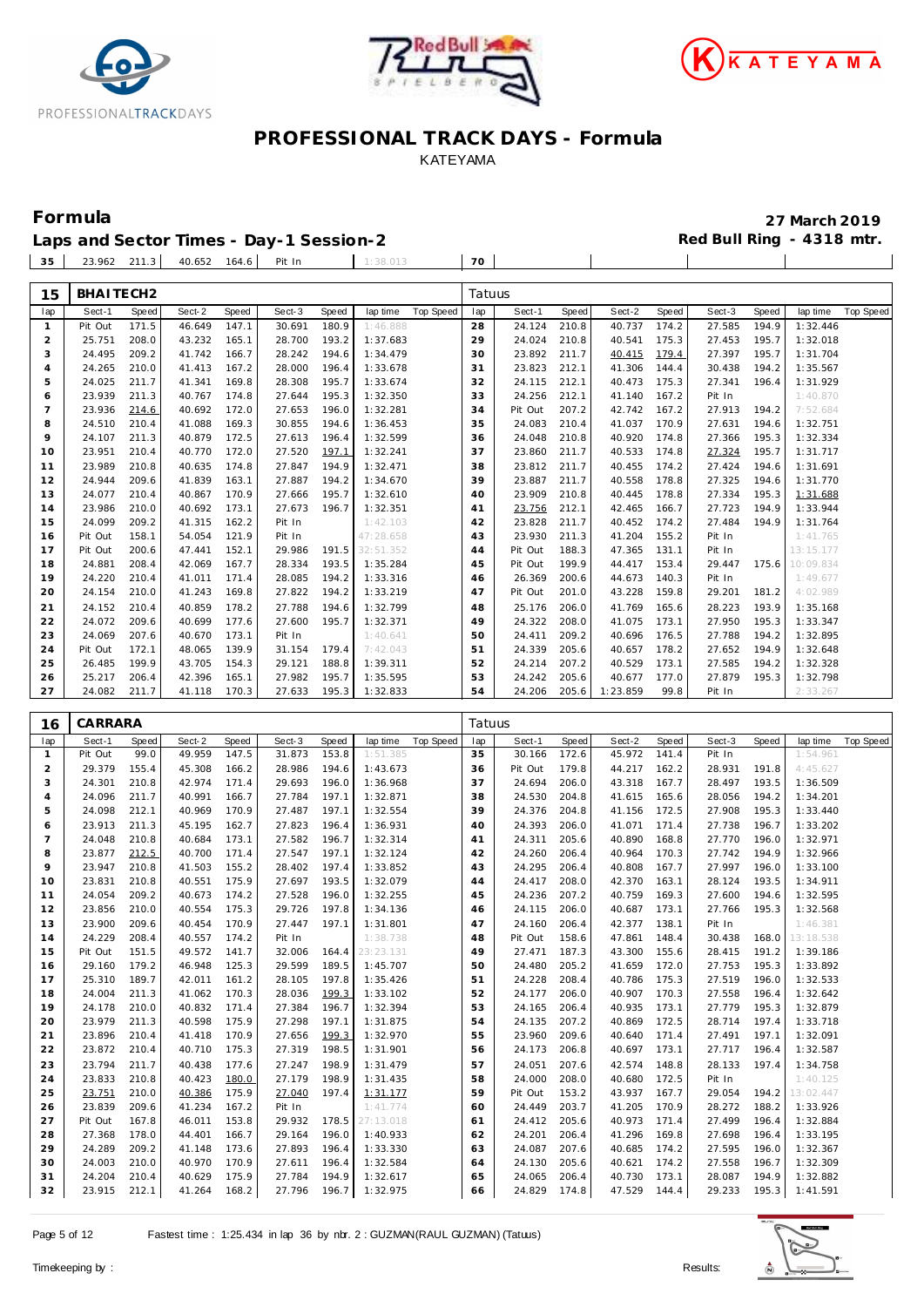





: 41.882

## **PROFESSIONAL TRACK DAYS - Formula** KATEYAMA

## **Formula 27 March 2019 Laps and Sector Times - Day-1 Session-2 Red Bull Ring - 4318 mtr.**

| Laps and Sector Times - Day-T Session-2 |  |  |                                                      |      |  |                                                                                                                         | REY DUIL RIIN |  |
|-----------------------------------------|--|--|------------------------------------------------------|------|--|-------------------------------------------------------------------------------------------------------------------------|---------------|--|
|                                         |  |  | 33 23.944 210.0 40.741 167.7 Pit In 1:40.274         |      |  | $\begin{array}{ c c c c c c c c } \hline \rule{0pt}{1.5ex} & 67 & 24.163 & 207.2 & 41.405 & 164.6 \\\hline \end{array}$ | Pit In        |  |
|                                         |  |  | 34 Pit Out 148.7 50.238 145.6 32.112 156.1 12:54.288 | 68 ' |  |                                                                                                                         |               |  |

| 16             | RACEGP <sub>2</sub> |       |        |       |        |       |           |           | Tatuus |         |       |        |       |        |       |           |           |
|----------------|---------------------|-------|--------|-------|--------|-------|-----------|-----------|--------|---------|-------|--------|-------|--------|-------|-----------|-----------|
| lap            | Sect-1              | Speed | Sect-2 | Speed | Sect-3 | Speed | lap time  | Top Speed | lap    | Sect-1  | Speed | Sect-2 | Speed | Sect-3 | Speed | lap time  | Top Speed |
| 1              | Pit Out             | 147.7 | 56.367 | 106.1 | 36.103 | 165.4 | 2:03.625  |           | 34     | 24.404  | 211.7 | 41.412 | 172.5 | 28.119 | 193.9 | 1:33.935  |           |
| $\overline{2}$ | 32.091              | 155.8 | 50.180 | 139.5 | 33.527 | 189.5 | 1:55.798  |           | 35     | 24.339  | 211.7 | 41.307 | 173.6 | 28.296 | 191.2 | 1:33.942  |           |
| 3              | 26.006              | 206.8 | 46.876 | 151.7 | 29.972 | 190.5 | 1:42.854  |           | 36     | 24.442  | 211.3 | 41.226 | 177.0 | 28.042 | 192.5 | 1:33.710  |           |
| $\overline{4}$ | 26.832              | 201.0 | 43.011 | 161.7 | 29.809 | 193.5 | 1:39.652  |           | 37     | 24.731  | 192.7 | 41.604 | 177.0 | 27.936 | 194.2 | 1:34.271  |           |
| 5              | 25.736              | 210.8 | 42.197 | 162.7 | 29.008 | 192.9 | 1:36.941  |           | 38     | 24.994  | 208.0 | 40.999 | 177.0 | 28.182 | 193.9 | 1:34.175  |           |
| 6              | 24.669              | 211.7 | 41.903 | 165.1 | 28.868 | 193.2 | 1:35.440  |           | 39     | 24.234  | 211.7 | 57.714 | 148.8 | 30.173 | 189.1 | 1:52.121  |           |
| $\overline{7}$ | 24.563              | 209.6 | 41.849 | 168.2 | 28.947 | 192.2 | 1:35.359  |           | 40     | 24.798  | 210.0 | 41.831 | 166.7 | 31.196 | 188.2 | 1:37.825  |           |
| 8              | 24.535              | 209.2 | 45.965 | 167.7 | 29.106 | 193.2 | 1:39.606  |           | 41     | 24.628  | 210.4 | 41.503 | 168.2 | 28.431 | 193.5 | 1:34.562  |           |
| 9              | 24.693              | 209.2 | 41.617 | 167.7 | 28.633 | 192.9 | 1:34.943  |           | 42     | 24.470  | 210.0 | 44.974 | 159.3 | Pit In |       | 1:45.196  |           |
| 10             | 24.419              | 209.6 | 41.328 | 165.6 | 28.582 | 193.2 | 1:34.329  |           | 43     | Pit Out | 129.4 | 54.111 | 126.5 | Pit In |       | 10:45.896 |           |
| 11             | 24.570              | 208.4 | 41.087 | 169.8 | 28.333 | 196.0 | 1:33.990  |           | 44     | Pit Out | 98.8  | 49.857 | 145.9 | 31.898 | 174.2 | 4:09.466  |           |
| 12             | 24.804              | 209.2 | 41.299 | 166.7 | 28.936 | 193.2 | 1:35.039  |           | 45     | 28.203  | 167.8 | 52.852 | 113.2 | 31.316 | 190.8 | 1:52.371  |           |
| 13             | 24.729              | 208.0 | 41.341 | 166.7 | 28.030 | 195.7 | 1:34.100  |           | 46     | 25.628  | 204.0 | 42.917 | 163.1 | 29.759 | 168.8 | 1:38.304  |           |
| 14             | 24.682              | 208.8 | 41.589 | 165.6 | Pit In |       | 1:41.173  |           | 47     | 25.573  | 207.2 | 42.192 | 164.1 | 29.147 | 189.8 | 1:36.912  |           |
| 15             | Pit Out             | 134.6 | 55.403 | 127.7 | Pit In |       | 10:04.268 |           | 48     | 25.094  | 206.0 | 42.052 | 165.1 | 28.879 | 190.5 | 1:36.025  |           |
| 16             | Pit Out             | 157.9 | 48.662 | 135.7 | 31.896 | 172.2 | 8:16.559  |           | 49     | 24.957  | 205.6 | 41.626 | 172.5 | 28.884 | 191.8 | 1:35.467  |           |
| 17             | 30.548              | 165.2 | 47.457 | 148.8 | 30.185 | 191.8 | 1:48.190  |           | 50     | 24.665  | 206.4 | 42.037 | 175.9 | 28.670 | 191.5 | 1:35.372  |           |
| 18             | 25.538              | 208.4 | 42.519 | 159.8 | 28.961 | 194.6 | 1:37.018  |           | 51     | 24.843  | 205.6 | 41.517 | 175.3 | 28.500 | 192.5 | 1:34.860  |           |
| 19             | 24.623              | 209.6 | 41.898 | 157.9 | 28.534 | 195.7 | 1:35.055  |           | 52     | 25.610  | 196.6 | 41.920 | 171.4 | 28.731 | 192.5 | 1:36.261  |           |
| 20             | 24.497              | 209.2 | 41.507 | 161.2 | 28.362 | 194.2 | 1:34.366  |           | 53     | 24.641  | 208.0 | 41.621 | 172.0 | 28.517 | 193.2 | 1:34.779  |           |
| 21             | 25.000              | 210.0 | 41.629 | 158.8 | 28.356 | 194.2 | 1:34.985  |           | 54     | 24.625  | 206.8 | 41.124 | 173.6 | 28.421 | 193.5 | 1:34.170  |           |
| 22             | 24.316              | 209.6 | 41.317 | 164.1 | 28.089 | 195.3 | 1:33.722  |           | 55     | 24.590  | 207.2 | 41.367 | 173.6 | Pit In |       | 1:40.436  |           |
| 23             | 24.305              | 209.2 | 41.356 | 171.4 | 28.368 | 193.2 | 1:34.029  |           | 56     | Pit Out | 139.1 | 53.632 | 132.0 | 34.244 | 171.2 | 12:50.189 |           |
| 24             | 24.358              | 209.2 | 41.587 | 165.1 | 28.120 | 195.7 | 1:34.065  |           | 57     | 28.634  | 173.2 | 47.149 | 143.2 | 30.765 | 190.1 | 1:46.548  |           |
| 25             | 24.357              | 208.8 | 41.145 | 164.1 | 27.921 | 197.1 | 1:33.423  |           | 58     | 25.345  | 204.4 | 45.858 | 125.9 | 30.466 | 190.8 | 1:41.669  |           |
| 26             | 24.175              | 209.6 | 41.352 | 167.2 | 27.930 | 197.1 | 1:33.457  |           | 59     | 25.298  | 205.6 | 42.589 | 168.8 | 29.078 | 191.5 | 1:36.965  |           |
| 27             | 24.187              | 210.0 | 41.217 | 170.3 | 28.167 | 194.9 | 1:33.571  |           | 60     | 25.994  | 189.7 | 42.554 | 165.1 | 29.023 | 192.5 | 1:37.571  |           |
| 28             | 24.160              | 209.6 | 50.447 | 136.7 | Pit In |       | 1:57.852  |           | 61     | 24.848  | 206.8 | 41.598 | 172.0 | 28.665 | 192.5 | 1:35.111  |           |
| 29             | Pit Out             | 139.5 | 56.398 | 128.6 | 34.857 | 165.1 | 54:06.479 |           | 62     | 24.822  | 206.4 | 41.765 | 171.4 | 28.474 | 193.5 | 1:35.061  |           |
| 30             | 28.889              | 173.2 | 49.106 | 139.2 | 31.659 | 179.1 | 1:49.654  |           | 63     | 24.792  | 205.2 | 41.503 | 170.3 | 28.583 | 192.9 | 1:34.878  |           |
| 31             | 28.645              | 161.5 | 44.691 | 155.6 | 29.598 | 190.8 | 1:42.934  |           | 64     | 24.732  | 206.0 | 41.298 | 173.6 | 28.307 | 193.5 | 1:34.337  |           |
| 32             | 24.980              | 209.6 | 43.007 | 162.7 | 29.047 | 192.2 | 1:37.034  |           | 65     | 24.640  | 206.4 | 41.362 | 167.2 | 28.182 | 194.6 | 1:34.184  |           |
| 33             | 24.749              | 209.6 | 41.904 | 168.8 | 28.439 | 193.5 | 1:35.092  |           | 66     | 24.569  | 206.8 | 41.410 | 173.6 | 28.078 | 194.2 | 1:34.057  |           |
|                |                     |       |        |       |        |       |           |           |        |         |       |        |       |        |       |           |           |
| 20             | <b>BER</b>          |       |        |       |        |       |           |           | Tatuus |         |       |        |       |        |       |           |           |

| ZU             | DER     |       |        |       |        |       |           |                  | Tatuus |         |       |        |       |        |       |           |           |
|----------------|---------|-------|--------|-------|--------|-------|-----------|------------------|--------|---------|-------|--------|-------|--------|-------|-----------|-----------|
| lap            | Sect-1  | Speed | Sect-2 | Speed | Sect-3 | Speed | lap time  | <b>Top Speed</b> | lap    | Sect-1  | Speed | Sect-2 | Speed | Sect-3 | Speed | lap time  | Top Speed |
|                | Pit Out | 157.7 | 44.490 | 155.6 | 30.377 | 174.5 | 1:42.990  |                  | 33     | 24.595  | 206.0 | 40.872 | 167.7 | 27.670 | 194.9 | 1:33.137  |           |
| 2              | 25.812  | 203.3 | 42.624 | 160.2 | 28.645 | 193.9 | 1:37.081  |                  | 34     | 24.340  | 207.6 | 40.565 | 167.2 | 27.492 | 195.3 | 1:32.397  |           |
| 3              | 24.929  | 208.8 | 41.733 | 163.1 | 28.121 | 193.9 | 1:34.783  |                  | 35     | 24.120  | 208.0 | 40.299 | 172.5 | 27.340 | 194.9 | 1:31.759  |           |
| 4              | 24.684  | 207.6 | 41.238 | 170.3 | 27.836 | 194.6 | 1:33.758  |                  | 36     | 24.050  | 208.4 | 40.264 | 170.3 | 27.390 | 194.2 | 1:31.704  |           |
| 5              | 24.337  | 209.6 | 41.196 | 163.1 | 28.868 | 191.5 | 1:34.401  |                  | 37     | 24.069  | 209.2 | 40.449 | 170.3 | 27.516 | 194.9 | 1:32.034  |           |
| 6              | 24.176  | 212.1 | 42.374 | 139.9 | 28.223 | 193.9 | 1:34.773  |                  | 38     | 24.108  | 209.6 | 40.226 | 172.5 | 27.423 | 193.9 | 1:31.757  |           |
| $\overline{7}$ | 24.120  | 211.3 | 40.853 | 167.7 | Pit In |       | 1:38.758  |                  | 39     | 24.019  | 210.4 | 40.197 | 169.3 | 27.446 | 194.6 | 1:31.662  |           |
| 8              | Pit Out | 189.0 | 41.786 | 167.7 | 28.027 | 193.5 | 4:24.576  |                  | 40     | 23.896  | 210.8 | 40.121 | 169.3 | 28.069 | 184.0 | 1:32.086  |           |
| 9              | 24.312  | 208.8 | 40.816 | 168.8 | 27.724 | 194.6 | 1:32.852  |                  | 41     | 24.199  | 210.8 | 40.295 | 169.3 | 27.440 | 194.6 | 1:31.934  |           |
| 10             | 24.156  | 209.6 | 40.605 | 170.3 | 27.537 | 194.9 | 1:32.298  |                  | 42     | 23.940  | 211.3 | 40.195 | 167.7 | 27.466 | 196.0 | 1:31.601  |           |
| 11             | 24.097  | 209.6 | 40.444 | 166.7 | 27.579 | 194.2 | 1:32.120  |                  | 43     | 23.827  | 212.9 | 40.643 | 168.2 | Pit In |       | 1:46.522  |           |
| 12             | 24.097  | 210.8 | 40.506 | 171.4 | 27.454 | 195.7 | 1:32.057  |                  | 44     | Pit Out | 165.2 | 44.748 | 154.3 | 29.570 | 182.7 | 50:34.291 |           |
| 13             | 23.955  | 210.0 | 40.461 | 172.0 | 27.419 | 196.7 | 1:31.835  |                  | 45     | 25.442  | 200.2 | 42.509 | 152.5 | Pit In |       | 1:46.922  |           |
| 14             | 23.929  | 210.0 | 40.386 | 170.3 | 27.428 | 196.0 | 1:31.743  |                  | 46     | Pit Out | 185.4 | 43.119 | 161.7 | 29.379 | 187.2 | 4:37.120  |           |
| 15             | 24.075  | 209.2 | 40.384 | 168.8 | 27.642 | 195.3 | 1:32.101  |                  | 47     | 24.909  | 204.0 | 41.315 | 167.7 | 28.715 | 191.5 | 1:34.939  |           |
| 16             | 24.095  | 210.8 | 40.664 | 162.2 | Pit In |       | 1:38.967  |                  | 48     | 24.745  | 203.7 | 41.048 | 164.6 | 28.224 | 191.2 | 1:34.017  |           |
| 17             | Pit Out | 156.3 | 47.342 | 138.5 | 30.174 | 187.2 | 11:52.539 |                  | 49     | 24.660  | 204.4 | 40.801 | 165.6 | 28.140 | 192.5 | 1:33.601  |           |
| 18             | 25.026  | 206.8 | 43.537 | 149.6 | 28.973 | 184.3 | 1:37.536  |                  | 50     | 24.495  | 203.7 | 40.728 | 169.8 | 27.902 | 191.8 | 1:33.125  |           |
| 19             | 25.387  | 196.2 | 46.897 | 165.1 | Pit In |       | 1:50.000  |                  | 51     | 24.464  | 204.0 | 40.662 | 168.8 | 27.841 | 192.2 | 1:32.967  |           |
| 20             | Pit Out | 195.5 | 42.653 | 159.8 | 28.511 | 188.8 | 9:57.044  |                  | 52     | 24.576  | 204.8 | 40.732 | 156.1 | 28.757 | 191.8 | 1:34.065  |           |
| 21             | 25.361  | 204.0 | 41.207 | 167.2 | 27.848 | 194.6 | 1:34.416  |                  | 53     | 24.394  | 204.0 | 41.043 | 167.2 | 28.003 | 191.5 | 1:33.440  |           |
| 22             | 24.265  | 208.0 | 40.688 | 169.3 | 27.561 | 196.0 | 1:32.514  |                  | 54     | 24.417  | 206.0 | 41.131 | 166.7 | 27.992 | 192.5 | 1:33.540  |           |
| 23             | 24.060  | 208.8 | 40.470 | 168.8 | 27.392 | 194.9 | 1:31.922  |                  | 55     | 24.350  | 205.6 | 40.559 | 166.2 | 27.846 | 192.2 | 1:32.755  |           |
| 24             | 24.070  | 209.2 | 40.684 | 170.3 | 27.395 | 195.7 | 1:32.149  |                  | 56     | 24.406  | 205.6 | 40.548 | 171.4 | 27.909 | 192.5 | 1:32.863  |           |
| 25             | 24.083  | 208.8 | 40.440 | 170.3 | 27.809 | 192.5 | 1:32.332  |                  | 57     | 24.403  | 205.2 | 41.688 | 123.0 | Pit In |       | 1:44.794  |           |

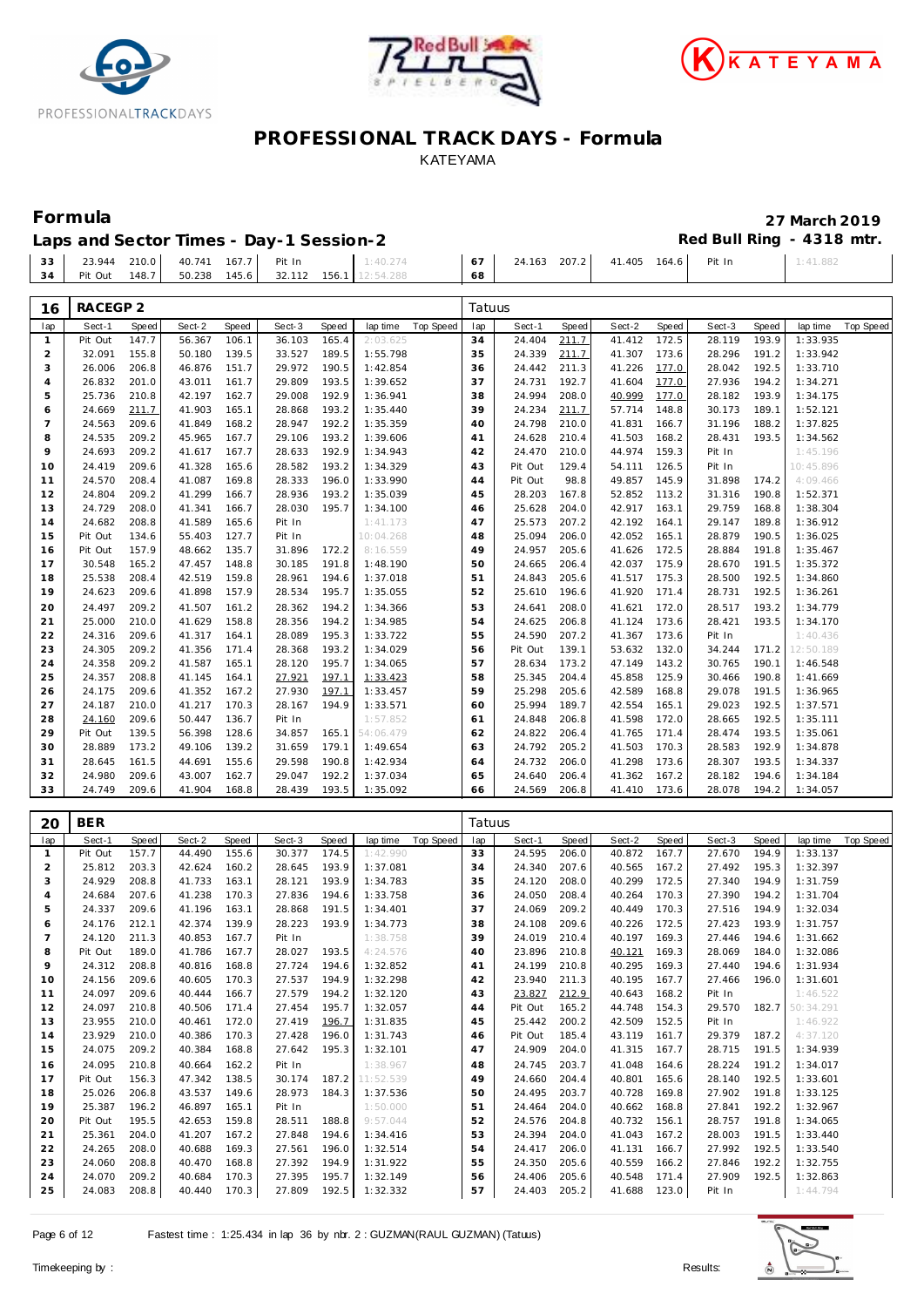





## **Formula 27 March 2019**

24.413 205.2 40.567 169.8 27.776 194.2 1:32.756

|                 | Laps and Sector Times - Day-1 Session-2 |  |                                                 |                                                    |      |  |  |                                                    | Red Bull Ring - 4318 mtr.                           |
|-----------------|-----------------------------------------|--|-------------------------------------------------|----------------------------------------------------|------|--|--|----------------------------------------------------|-----------------------------------------------------|
|                 |                                         |  |                                                 | 26 24.068 209.6 40.357 171.4 27.393 196.0 1:31.818 |      |  |  |                                                    | 58 Pit Out 201.7 41.783 165.1 28.237 190.5 7:30.216 |
| 27 <sup>1</sup> |                                         |  | 24.027 208.8 40.311 171.4 27.307 196.0 1:31.645 |                                                    |      |  |  | 59 24.576 203.3 41.031 167.7 27.963 192.2 1:33.570 |                                                     |
| 28              |                                         |  | 23.987 208.8 40.156 174.2 27.184 196.4 1:31.327 |                                                    | 60 I |  |  | 24.545 204.4 40.575 169.3 27.862 192.2 1:32.982    |                                                     |
|                 |                                         |  |                                                 |                                                    |      |  |  |                                                    |                                                     |

23.967 209.2 40.191 173.1 27.324 196.0 1:31.482

| 30             | 24.518      | 210.4 | 40.763 | 166.2 | Pit In |       | 1:41.307  |           | 62     | 24.363  | 205.2 | 40.663 | 167.2 | 28.024 | 191.2 | 1:33.050  |                  |
|----------------|-------------|-------|--------|-------|--------|-------|-----------|-----------|--------|---------|-------|--------|-------|--------|-------|-----------|------------------|
| 31             | Pit Out     | 170.1 | 43.701 | 165.1 | 28.878 | 185.6 | 43:24.162 |           | 63     | 24.396  | 204.4 | 40.588 | 168.8 | 28.983 | 192.2 | 1:33.967  |                  |
| 32             | 25.051      | 203.7 | 41.470 | 171.4 | 28.106 | 190.5 | 1:34.627  |           | 64     | 24.497  | 205.6 | 40.977 | 162.7 | Pit In |       | 1:41.172  |                  |
|                |             |       |        |       |        |       |           |           |        |         |       |        |       |        |       |           |                  |
| 21             | <b>GNOS</b> |       |        |       |        |       |           |           | Tatuus |         |       |        |       |        |       |           |                  |
| lap            | Sect-1      | Speed | Sect-2 | Speed | Sect-3 | Speed | lap time  | Top Speed | lap    | Sect-1  | Speed | Sect-2 | Speed | Sect-3 | Speed | lap time  | <b>Top Speed</b> |
| 1              | Pit Out     | 174.3 | 50.404 | 143.2 | 33.941 | 184.9 | 1:53.765  |           | 38     | 24.245  | 209.6 | 41.386 | 160.2 | 28.057 | 194.9 | 1:33.688  |                  |
| $\overline{2}$ | 26.871      | 174.8 | 46.972 | 141.4 | Pit In |       | 1:56.029  |           | 39     | 25.803  | 163.7 | 46.774 | 166.2 | 28.173 | 196.0 | 1:40.750  |                  |
| 3              | Pit Out     | 185.1 | 46.037 | 136.4 | 31.132 | 189.1 | 4:31.375  |           | 40     | 24.121  | 210.8 | 41.713 | 146.3 | 28.710 | 194.9 | 1:34.544  |                  |
| $\overline{4}$ | 25.484      | 206.0 | 43.852 | 151.3 | 30.657 | 189.8 | 1:39.993  |           | 41     | 24.252  | 210.4 | 41.014 | 163.1 | 28.129 | 193.9 | 1:33.395  |                  |
| 5              | 25.601      | 201.7 | 44.800 | 146.3 | 30.411 | 190.5 | 1:40.812  |           | 42     | 24.275  | 210.4 | 41.201 | 162.7 | 28.215 | 193.9 | 1:33.691  |                  |
| 6              | 25.247      | 208.0 | 45.064 | 150.8 | 29.889 | 192.2 | 1:40.200  |           | 43     | 24.249  | 210.0 | 41.321 | 162.7 | 27.951 | 194.2 | 1:33.521  |                  |
| $\overline{7}$ | 25.986      | 202.9 | 44.190 | 152.5 | Pit In |       | 1:50.594  |           | 44     | 24.197  | 210.4 | 41.069 | 165.1 | 27.987 | 195.3 | 1:33.253  |                  |
| 8              | Pit Out     | 143.0 | 55.465 | 148.8 | 34.444 | 163.1 | 7:16.092  |           | 45     | 24.119  | 209.6 | 41.032 | 166.7 | 27.890 | 196.4 | 1:33.041  |                  |
| 9              | 28.021      | 176.0 | 45.101 | 155.6 | 30.834 | 187.5 | 1:43.956  |           | 46     | 25.034  | 194.8 | 46.889 | 144.0 | Pit In |       | 1:52.480  |                  |
| 10             | 25.966      | 206.8 | 46.695 | 151.3 | 30.476 | 188.8 | 1:43.137  |           | 47     | Pit Out | 162.9 | 49.045 | 127.4 | 32.533 | 173.1 | 54:18.957 |                  |
| 11             | 25.167      | 207.6 | 42.708 | 156.1 | 29.154 | 193.9 | 1:37.029  |           | 48     | 27.186  | 172.3 | 46.125 | 146.3 | 30.610 | 179.1 | 1:43.921  |                  |
| 12             | 24.611      | 209.6 | 42.186 | 154.7 | 29.209 | 192.5 | 1:36.006  |           | 49     | 25.813  | 208.4 | 42.605 | 155.6 | 28.695 | 189.5 | 1:37.113  |                  |
| 13             | 24.730      | 208.4 | 42.211 | 155.2 | 28.661 | 194.6 | 1:35.602  |           | 50     | 24.612  | 208.0 | 42.413 | 157.4 | 28.870 | 191.5 | 1:35.895  |                  |
| 14             | 24.575      | 209.2 | 42.460 | 158.4 | 28.682 | 193.9 | 1:35.717  |           | 51     | 24.435  | 209.6 | 41.641 | 163.6 | 27.874 | 195.3 | 1:33.950  |                  |
| 15             | 24.651      | 208.8 | 42.618 | 157.0 | 28.685 | 193.2 | 1:35.954  |           | 52     | 24.498  | 208.4 | 41.343 | 166.7 | 28.217 | 193.2 | 1:34.058  |                  |
| 16             | 24.534      | 210.0 | 41.819 | 159.3 | 28.742 | 193.5 | 1:35.095  |           | 53     | 24.304  | 209.6 | 41.391 | 166.7 | 28.077 | 193.9 | 1:33.772  |                  |
| 17             | 24.525      | 209.6 | 41.791 | 166.7 | 30.207 | 192.2 | 1:36.523  |           | 54     | 24.253  | 208.8 | 41.434 | 172.0 | 28.313 | 193.5 | 1:34.000  |                  |
| 18             | 24.822      | 210.0 | 41.457 | 162.7 | 28.368 | 194.2 | 1:34.647  |           | 55     | 24.575  | 205.6 | 41.997 | 143.2 | 28.735 | 194.9 | 1:35.307  |                  |
| 19             | 24.359      | 209.6 | 41.721 | 160.7 | 28.585 | 193.2 | 1:34.665  |           | 56     | 24.432  | 208.0 | 40.968 | 168.2 | 27.902 | 194.9 | 1:33.302  |                  |
| 20             | 24.562      | 208.0 | 41.486 | 162.7 | Pit In |       | 1:44.967  |           | 57     | 24.326  | 210.0 | 41.133 | 165.1 | 28.015 | 195.7 | 1:33.474  |                  |
| 21             | Pit Out     | 159.5 | 52.665 | 123.9 | 33.568 | 164.4 | 24:34.822 |           | 58     | 24.156  | 211.7 | 40.932 | 166.2 | 27.853 | 194.6 | 1:32.941  |                  |
| 22             | 27.590      | 184.4 | 44.554 | 156.1 | 31.100 | 174.2 | 1:43.244  |           | 59     | 24.152  | 209.6 | 42.640 | 156.5 | Pit In |       | 1:47.657  |                  |
| 23             | 26.147      | 194.8 | 42.921 | 154.7 | 29.138 | 189.5 | 1:38.206  |           | 60     | Pit Out | 170.4 | 45.730 | 150.0 | 30.008 | 191.5 | 8:51.910  |                  |
| 24             | 25.046      | 207.6 | 42.505 | 158.4 | 29.179 | 191.5 | 1:36.730  |           | 61     | 24.993  | 204.8 | 42.485 | 153.0 | Pit In |       | 1:44.734  |                  |
| 25             | 24.831      | 208.4 | 41.820 | 159.3 | 28.667 | 192.9 | 1:35.318  |           | 62     | Pit Out | 202.1 | 42.786 | 157.9 | 29.232 | 190.1 | 4:33.566  |                  |
| 26             | 24.524      | 208.4 | 41.867 | 158.8 | 28.433 | 193.9 | 1:34.824  |           | 63     | 24.902  | 205.6 | 42.002 | 161.7 | 28.235 | 194.6 | 1:35.139  |                  |
| 27             | 25.508      | 210.8 | 41.466 | 163.1 | 28.474 | 194.6 | 1:35.448  |           | 64     | 24.525  | 206.0 | 41.770 | 161.2 | 28.420 | 191.5 | 1:34.715  |                  |
| 28             | 24.422      | 210.0 | 41.416 | 163.6 | 28.112 | 194.9 | 1:33.950  |           | 65     | 24.848  | 205.2 | 41.673 | 163.1 | 28.089 | 193.9 | 1:34.610  |                  |
| 29             | 24.493      | 208.8 | 42.712 | 166.2 | 28.381 | 195.3 | 1:35.586  |           | 66     | 24.563  | 205.2 | 41.179 | 168.8 | 28.135 | 193.5 | 1:33.877  |                  |
| 30             | 24.496      | 209.6 | 41.146 | 169.3 | 28.133 | 194.9 | 1:33.775  |           | 67     | 24.452  | 205.6 | 41.445 | 164.6 | 27.939 | 192.2 | 1:33.836  |                  |
| 31             | 24.257      | 211.3 | 40.980 | 167.7 | 27.998 | 196.0 | 1:33.235  |           | 68     | 24.417  | 206.4 | 41.026 | 168.8 | 28.483 | 192.5 | 1:33.926  |                  |
| 32             | 24.403      | 210.0 | 41.953 | 164.1 | Pit In |       | 1:43.961  |           | 69     | 24.487  | 204.8 | 42.692 | 153.0 | Pit In |       | 1:45.117  |                  |
| 33             | Pit Out     | 194.5 | 42.844 | 161.7 | 28.994 | 192.2 | 7:07.787  |           | 70     | Pit Out | 154.3 | 48.895 | 144.4 | Pit In |       | 33:18.312 |                  |
| 34             | 24.924      | 206.8 | 41.669 | 161.2 | 28.280 | 193.2 | 1:34.873  |           | 71     | Pit Out | 201.4 | 44.699 | 155.6 | Pit In |       | 2:20.728  |                  |
| 35             | 24.357      | 209.2 | 41.267 | 163.6 | 27.995 | 194.2 | 1:33.619  |           | 72     | Pit Out | 202.9 | 43.501 | 151.3 | Pit In |       | 2:18.265  |                  |
| 36             | 24.328      | 209.2 | 40.924 | 166.2 | 28.244 | 192.2 | 1:33.496  |           | 73     | Pit Out | 203.7 | 42.935 | 157.9 | Pit In |       | 2:15.742  |                  |
| 37             | 24.505      | 209.6 | 41.259 | 163.6 | 28.287 | 194.2 | 1:34.051  |           | 74     |         |       |        |       |        |       |           |                  |
|                |             |       |        |       |        |       |           |           |        |         |       |        |       |        |       |           |                  |

| 22  | BHAITECH3 |       |        |       |        |       |           |           | Tatuus         |         |       |          |       |        |       |           |           |
|-----|-----------|-------|--------|-------|--------|-------|-----------|-----------|----------------|---------|-------|----------|-------|--------|-------|-----------|-----------|
| lap | Sect-1    | Speed | Sect-2 | Speed | Sect-3 | Speed | lap time  | Top Speed | lap            | Sect-1  | Speed | Sect-2   | Speed | Sect-3 | Speed | lap time  | Top Speed |
|     | Pit Out   | 199.9 | 44.337 | 153.4 | 29.332 | 189.1 | 1:39.431  |           | 35             | 23.968  | 211.7 | 40.496   | 173.1 | 27.625 | 196.4 | 1:32.089  |           |
| 2   | 25.556    | 203.3 | 44.692 | 170.3 | 28.741 | 192.9 | 1:38.989  |           | 36             | 24.002  | 212.1 | 40.623   | 176.5 | Pit In |       | 1:37.218  |           |
| 3   | 24.440    | 209.2 | 41.423 | 177.0 | 28.044 | 196.0 | 1:33.907  |           | 37             | Pit Out | 124.7 | 47.559   | 146.7 | 30.251 | 187.8 | 32:23.615 |           |
| 4   | 24.316    | 209.6 | 41.227 | 173.6 | 27.789 | 196.7 | 1:33.332  |           | 38             | 25.315  | 207.6 | 42.624   | 165.6 | 28.334 | 193.5 | 1:36.273  |           |
| 5   | 24.462    | 209.6 | 40.765 | 175.3 | 27.809 | 198.2 | 1:33.036  |           | 39             | 24.420  | 210.0 | 1:02.989 | 154.7 | 28.924 | 193.2 | 1:56.333  |           |
| 6   | 24.283    | 210.8 | 40.845 | 172.5 | 27.676 | 194.6 | 1:32.804  |           | 40             | 24.519  | 210.4 | 41.191   | 172.5 | 27.733 | 193.9 | 1:33.443  |           |
|     | 24.051    | 212.1 | 40.684 | 173.1 | 27.827 | 194.9 | 1:32.562  |           | 4 <sup>1</sup> | 24.597  | 212.1 | 40.774   | 173.1 | 27.682 | 194.2 | 1:33.053  |           |
| 8   | 27.785    | 150.6 | 44.370 | 170.3 | 27.987 | 193.9 | 1:40.142  |           | 42             | 24.121  | 212.1 | 40.652   | 174.8 | 27.532 | 193.2 | 1:32.305  |           |
| 9   | 24.091    | 210.8 | 40.811 | 175.9 | 27.614 | 196.4 | 1:32.516  |           | 43             | 24.306  | 212.5 | 40.796   | 174.8 | 27.529 | 194.6 | 1:32.631  |           |
| 10  | 24.017    | 212.9 | 40.677 | 176.5 | 27.613 | 193.9 | 1:32.307  |           | 44             | 24.254  | 212.5 | 40.505   | 173.6 | 27.559 | 196.0 | 1:32.318  |           |
| 11  | 23.986    | 212.1 | 40.617 | 177.0 | 27.645 | 195.7 | 1:32.248  |           | 45             | 23.952  | 213.4 | 40.650   | 173.1 | 27.597 | 194.6 | 1:32.199  |           |
| 12  | 23.855    | 211.7 | 41.039 | 178.2 | 27.802 | 196.4 | 1:32.696  |           | 46             | 23.977  | 212.9 | 40.723   | 172.5 | 27.491 | 194.9 | 1:32.191  |           |
| 13  | 24.169    | 210.0 | 41.102 | 178.8 | Pit In |       | 1:38.665  |           | 47             | 23.890  | 212.5 | 46.804   | 144.8 | 29.601 | 193.5 | 1:40.295  |           |
| 14  | Pit Out   | 140.0 | 54.483 | 95.1  | 33.744 | 183.4 | 10:26.272 |           | 48             | 24.001  | 211.3 | 40.683   | 173.6 | 27.543 | 194.2 | 1:32.227  |           |
| 15  | 26.131    | 206.4 | 43.228 | 162.2 | 29.065 | 191.2 | 1:38.424  |           | 49             | 24.046  | 210.8 | 40.551   | 175.9 | 27.450 | 193.9 | 1:32.047  |           |
| 16  | 24.671    | 208.4 | 41.277 | 170.9 | 28.462 | 194.9 | 1:34.410  |           | 50             | 23.983  | 212.5 | 40.527   | 173.6 | 27.361 | 195.3 | 1:31.871  |           |

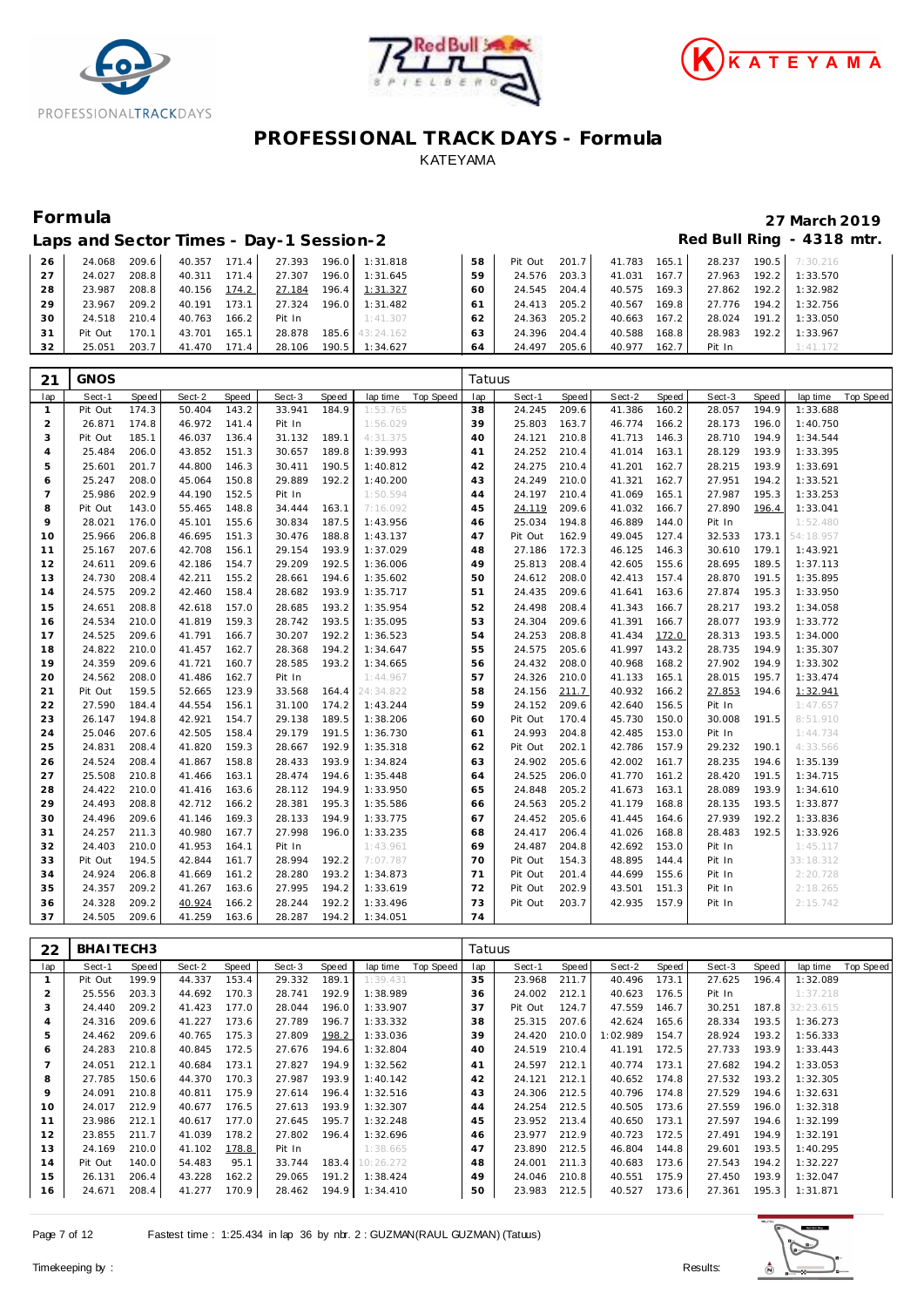





|    |         |       |        |       | Laps and Sector Times - Day-1 Session-2 |       |           |    |         |       |        |       |        |       | Red Bull Ring - 4318 mtr. |
|----|---------|-------|--------|-------|-----------------------------------------|-------|-----------|----|---------|-------|--------|-------|--------|-------|---------------------------|
| 17 | 24.278  | 209.2 | 41.234 | 176.5 | 27.679                                  | 196.0 | 1:33.191  | 51 | 23.843  | 212.1 | 40.336 | 174.2 | 27.314 | 196.0 | 1:31.493                  |
| 18 | 24.197  | 210.4 | 40.679 | 173.1 | 27.603                                  | 194.9 | 1:32.479  | 52 | 23.873  | 212.1 | 40.479 | 175.3 | 27.317 | 194.2 | 1:31.669                  |
| 19 | 40.509  | 201.0 | 46.676 | 132.0 | 28.284                                  | 194.9 | 1:55.469  | 53 | 23.850  | 212.1 | 40.695 | 174.2 | 27.423 | 194.9 | 1:31.968                  |
| 20 | 24.053  | 211.7 | 40.688 | 175.3 | 27.569                                  | 196.4 | 1:32.310  | 54 | 23.863  | 211.7 | 40.486 | 172.5 | Pit In |       | 1:36.598                  |
| 21 | 24.152  | 212.9 | 45.523 | 166.7 | 27.835                                  | 195.3 | 1:37.510  | 55 | Pit Out | 191.7 | 47.568 | 149.2 | 29.915 | 185.6 | 46:05.414                 |
| 22 | 24.166  | 213.4 | 40.573 | 175.3 | 27.576                                  | 195.7 | 1:32.315  | 56 | 25.605  | 195.9 | 42.119 | 170.3 | 28.289 | 192.5 | 1:36.013                  |
| 23 | 23.890  | 217.2 | 41.212 | 174.8 | 27.675                                  | 195.3 | 1:32.777  | 57 | 24.716  | 204.4 | 41.189 | 172.5 | 28.407 | 191.5 | 1:34.312                  |
| 24 | 23.977  | 212.9 | 57.165 | 146.7 | Pit In                                  |       | 1:59.553  | 58 | 24.770  | 204.8 | 41.983 | 135.3 | Pit In |       | 1:41.153                  |
| 25 | Pit Out | 203.3 | 43.567 | 163.1 | 28.776                                  | 190.8 | 35:04.271 | 59 | Pit Out | 198.8 | 42.704 | 168.8 | 28.413 | 192.2 | 7:22.001                  |
| 26 | 24.860  | 208.0 | 41.472 | 172.5 | 28.083                                  | 193.2 | 1:34.415  | 60 | 24.633  | 205.2 | 42.446 | 171.4 | 28.149 | 193.5 | 1:35.228                  |
| 27 | 24.615  | 212.5 | 41.214 | 172.0 | 27.816                                  | 195.7 | 1:33.645  | 61 | 24.464  | 206.8 | 40.737 | 174.2 | 27.934 | 196.0 | 1:33.135                  |
| 28 | 24.084  | 210.8 | 40.792 | 177.0 | 27.908                                  | 193.9 | 1:32.784  | 62 | 24.971  | 207.6 | 41.022 | 168.8 | 29.236 | 193.2 | 1:35.229                  |
| 29 | 24.193  | 210.4 | 41.851 | 172.5 | 27.970                                  | 194.2 | 1:34.014  | 63 | 24.815  | 206.4 | 40.629 | 172.5 | 27.876 | 193.5 | 1:33.320                  |
| 30 | 24.156  | 210.0 | 41.001 | 173.1 | 27.704                                  | 196.0 | 1:32.861  | 64 | 24.425  | 206.4 | 40.671 | 173.6 | 34.477 | 193.5 | 1:39.573                  |
| 31 | 24.003  | 211.3 | 40.626 | 170.9 | 27.782                                  | 194.9 | 1:32.411  | 65 | 24.252  | 210.4 | 40.863 | 170.9 | 27.783 | 196.7 | 1:32.898                  |
| 32 | 24.007  | 211.3 | 40.702 | 173.6 | 27.540                                  | 195.7 | 1:32.249  | 66 | 23.981  | 213.8 | 41.061 | 170.3 | 27.967 | 193.9 | 1:33.009                  |
| 33 | 23.960  | 212.1 | 40.602 | 173.6 | 27.654                                  | 194.9 | 1:32.216  | 67 | 24.281  | 206.0 | 40.735 | 169.8 | Pit In |       | 1:37.314                  |
| 34 | 23.955  | 212.5 | 40.601 | 172.0 | 27.599                                  | 195.3 | 1:32.155  | 68 |         |       |        |       |        |       |                           |

| 29             | CRAM <sub>1</sub> |       |        |       |        |       |           |                  | Tatuus |         |       |        |       |        |       |           |                  |
|----------------|-------------------|-------|--------|-------|--------|-------|-----------|------------------|--------|---------|-------|--------|-------|--------|-------|-----------|------------------|
| lap            | Sect-1            | Speed | Sect-2 | Speed | Sect-3 | Speed | lap time  | <b>Top Speed</b> | lap    | Sect-1  | Speed | Sect-2 | Speed | Sect-3 | Speed | lap time  | <b>Top Speed</b> |
| $\overline{1}$ | Pit Out           | 156.8 | 51.733 | 143.6 | 31.080 | 186.9 | 1:59.133  |                  | 32     | 25.360  | 206.8 | 41.355 | 173.6 | 27.667 | 195.3 | 1:34.382  |                  |
| 2              | 25.963            | 203.3 | 44.738 | 153.8 | 29.601 | 190.5 | 1:40.302  |                  | 33     | 24.357  | 208.8 | 41.155 | 175.3 | 27.821 | 196.0 | 1:33.333  |                  |
| 3              | 24.994            | 206.8 | 42.498 | 164.1 | 28.191 | 194.6 | 1:35.683  |                  | 34     | 24.311  | 210.0 | 41.221 | 170.3 | 27.703 | 196.4 | 1:33.235  |                  |
| $\overline{4}$ | 24.366            | 210.0 | 41.524 | 170.3 | 28.042 | 194.2 | 1:33.932  |                  | 35     | 24.135  | 208.0 | 41.052 | 173.6 | 27.595 | 196.0 | 1:32.782  |                  |
| 5              | 26.870            | 134.6 | 47.278 | 152.1 | Pit In |       | 1:49.809  |                  | 36     | 24.092  | 211.3 | 41.066 | 172.0 | 27.868 | 196.4 | 1:33.026  |                  |
| 6              | Pit Out           | 193.4 | 42.499 | 168.2 | 28.384 | 193.2 | 5:13.262  |                  | 37     | 24.183  | 214.6 | 41.265 | 168.8 | 27.846 | 196.7 | 1:33.294  |                  |
| $\overline{7}$ | 24.454            | 210.4 | 41.646 | 170.3 | 28.023 | 194.2 | 1:34.123  |                  | 38     | 24.146  | 210.4 | 41.198 | 175.3 | Pit In |       | 1:41.934  |                  |
| 8              | 24.190            | 211.3 | 41.959 | 169.8 | 28.065 | 194.6 | 1:34.214  |                  | 39     | Pit Out | 124.0 | 57.570 | 115.1 | 34.797 | 160.0 | 55:39.822 |                  |
| 9              | 24.190            | 210.0 | 41.806 | 170.9 | 27.856 | 197.8 | 1:33.852  |                  | 40     | 27.518  | 202.5 | 43.691 | 150.4 | 29.592 | 190.1 | 1:40.801  |                  |
| 10             | 24.152            | 210.0 | 41.575 | 173.6 | 27.812 | 196.7 | 1:33.539  |                  | 41     | 25.019  | 209.2 | 41.954 | 167.2 | 29.263 | 182.1 | 1:36.236  |                  |
| 11             | 26.200            | 208.0 | 41.449 | 172.5 | 27.896 | 196.0 | 1:35.545  |                  | 42     | 24.732  | 211.3 | 42.213 | 168.8 | 28.880 | 194.2 | 1:35.825  |                  |
| 12             | 24.071            | 212.1 | 41.388 | 170.9 | 27.984 | 196.7 | 1:33.443  |                  | 43     | 26.625  | 209.6 | 41.324 | 172.5 | 28.149 | 194.9 | 1:36.098  |                  |
| 13             | 24.478            | 211.3 | 41.276 | 171.4 | 27.826 | 196.7 | 1:33.580  |                  | 44     | 24.807  | 213.4 | 42.637 | 174.2 | 27.916 | 195.7 | 1:35.360  |                  |
| 14             | 24.065            | 211.7 | 41.554 | 174.8 | 27.927 | 196.4 | 1:33.546  |                  | 45     | 26.647  | 209.6 | 40.973 | 172.5 | 27.788 | 192.9 | 1:35.408  |                  |
| 15             | 24.144            | 211.7 | 41.273 | 172.0 | 27.591 | 196.4 | 1:33.008  |                  | 46     | 24.124  | 213.4 | 40.921 | 169.3 | 27.628 | 195.3 | 1:32.673  |                  |
| 16             | 24.145            | 212.5 | 41.128 | 171.4 | Pit In |       | 1:41.785  |                  | 47     | 24.489  | 212.9 | 41.711 | 169.8 | 27.741 | 194.9 | 1:33.941  |                  |
| 17             | Pit Out           | 177.7 | 42.414 | 172.5 | 28.397 | 184.9 | 9:07.784  |                  | 48     | 24.162  | 213.4 | 40.846 | 170.9 | 27.555 | 196.0 | 1:32.563  |                  |
| 18             | 24.545            | 210.4 | 41.329 | 172.5 | 27.832 | 195.3 | 1:33.706  |                  | 49     | 23.913  | 213.4 | 40.614 | 174.2 | 27.309 | 194.9 | 1:31.836  |                  |
| 19             | 24.036            | 210.8 | 40.983 | 173.6 | 27.720 | 194.6 | 1:32.739  |                  | 50     | 23.940  | 213.4 | 40.761 | 173.1 | 27.442 | 194.9 | 1:32.143  |                  |
| 20             | 24.101            | 210.0 | 41.018 | 177.0 | 28.121 | 195.3 | 1:33.240  |                  | 51     | 23.900  | 212.5 | 40.740 | 175.3 | Pit In |       | 1:37.111  |                  |
| 21             | 24.455            | 208.8 | 40.930 | 172.5 | 27.717 | 194.9 | 1:33.102  |                  | 52     | Pit Out | 136.1 | 56.483 | 132.0 | 34.840 | 175.3 | 09:27.967 |                  |
| 22             | 24.106            | 209.2 | 40.936 | 171.4 | 27.549 | 197.1 | 1:32.591  |                  | 53     | 27.193  | 192.7 | 44.114 | 161.7 | 30.466 | 189.5 | 1:41.773  |                  |
| 23             | 24.039            | 209.6 | 40.556 | 173.6 | 27.909 | 197.4 | 1:32.504  |                  | 54     | 25.580  | 204.0 | 42.803 | 166.7 | 28.978 | 191.8 | 1:37.361  |                  |
| 24             | 23.878            | 212.5 | 41.355 | 174.2 | 28.229 | 190.5 | 1:33.462  |                  | 55     | 25.015  | 204.8 | 43.081 | 164.6 | 29.237 | 194.6 | 1:37.333  |                  |
| 25             | 24.147            | 211.7 | 40.829 | 174.2 | 27.598 | 195.3 | 1:32.574  |                  | 56     | 24.570  | 208.0 | 41.342 | 172.5 | 28.156 | 194.9 | 1:34.068  |                  |
| 26             | 26.730            | 203.7 | 41.904 | 169.3 | Pit In |       | 1:42.489  |                  | 57     | 24.731  | 208.4 | 42.078 | 173.1 | 28.164 | 194.2 | 1:34.973  |                  |
| 27             | Pit Out           | 157.9 | 47.770 | 146.7 | 30.704 | 186.9 | 18:24.130 |                  | 58     | 24.428  | 208.0 | 41.205 | 171.4 | 27.930 | 194.2 | 1:33.563  |                  |
| 28             | 25.811            | 204.0 | 43.329 | 159.3 | 29.338 | 191.2 | 1:38.478  |                  | 59     | 24.366  | 207.2 | 41.150 | 169.8 | 27.826 | 194.6 | 1:33.342  |                  |
| 29             | 25.563            | 202.9 | 41.773 | 172.5 | 28.316 | 193.9 | 1:35.652  |                  | 60     | 27.064  | 203.7 | 41.288 | 171.4 | 27.859 | 196.0 | 1:36.211  |                  |
| 30             | 24.378            | 209.2 | 41.466 | 174.2 | 27.791 | 194.9 | 1:33.635  |                  | 61     | 24.204  | 208.4 | 40.985 | 169.3 | Pit In |       | 1:39.119  |                  |
| 31             | 24.229            | 208.8 | 41.650 | 171.4 | 27.964 | 193.5 | 1:33.843  |                  | 62     |         |       |        |       |        |       |           |                  |

| 33           |         |       | <b>JESSE SALMENAUTIO</b> |       |        |       |          |           | Tatuus |         |       |        |       |        |       |           |           |
|--------------|---------|-------|--------------------------|-------|--------|-------|----------|-----------|--------|---------|-------|--------|-------|--------|-------|-----------|-----------|
| lap          | Sect-1  | Speed | Sect-2                   | Speed | Sect-3 | Speed | lap time | Top Speed | lap    | Sect-1  | Speed | Sect-2 | Speed | Sect-3 | Speed | lap time  | Top Speed |
|              | Pit Out | 188.3 | 46.294                   | 149.6 | 29.597 | 189.8 | 1:40.499 |           | 23     | 24.207  | 208.8 | 40.714 | 164.6 | 27.395 | 197.4 | 1:32.316  |           |
| 2            | 24.950  | 205.2 | 41.821                   | 162.2 | 28.115 | 194.9 | 1:34.886 |           | 24     | 24.010  | 209.6 | 41.163 | 170.3 | 27.864 | 194.6 | 1:33.037  |           |
| 3            | 24.263  | 209.6 | 40.901                   | 164.1 | 27.777 | 193.2 | 1:32.941 |           | 25     | 24.238  | 209.2 | 40.630 | 168.2 | 27.545 | 195.7 | 1:32.413  |           |
| 4            | 24.718  | 206.8 | 41.591                   | 165.1 | 27.514 | 197.8 | 1:33.823 |           | 26     | 24.091  | 209.2 | 40.508 | 168.2 | 27.503 | 196.0 | 1:32.102  |           |
| 5            | 24.140  | 212.1 | 40.988                   | 168.8 | 27.359 | 197.4 | 1:32.487 |           | 27     | 23.963  | 210.0 | 40.292 | 168.8 | 27.234 | 196.7 | 1:31.489  |           |
| <sub>6</sub> | 23.836  | 213.4 | 40.843                   | 167.7 | 27.508 | 199.3 | 1:32.187 |           | 28     | 23.901  | 211.3 | 40.508 | 167.2 | 27.471 | 196.0 | 1:31.880  |           |
|              | 23.981  | 206.0 | 41.458                   | 167.2 | Pit In |       | 1:39.642 |           | 29     | 23.870  | 210.8 | 40.348 | 164.6 | 27.256 | 194.9 | 1:31.474  |           |
| 8            | Pit Out | 164.9 | 47.667                   | 137.8 | 32.852 | 190.1 | 8:29.739 |           | 30     | 23.963  | 209.6 | 40.297 | 168.8 | 27.473 | 195.7 | 1:31.733  |           |
| $\circ$      | 25.326  | 203.3 | 42.390                   | 161.2 | 27.761 | 196.7 | 1:35.477 |           | 31     | 23.863  | 210.0 | 40.339 | 168.2 | 27.284 | 195.7 | 1:31.486  |           |
| 10           | 24.062  | 210.8 | 41.752                   | 169.8 | 27.564 | 197.4 | 1:33.378 |           | 32     | 23.955  | 209.2 | 49.170 | 139.9 | Pit In |       | 1:54.348  |           |
| 11           | 23.951  | 210.8 | 40.648                   | 166.7 | 27.318 | 195.3 | 1:31.917 |           | 33     | Pit Out | 180.7 | 45.238 | 154.3 | 28.735 | 191.5 | 58:36.917 |           |

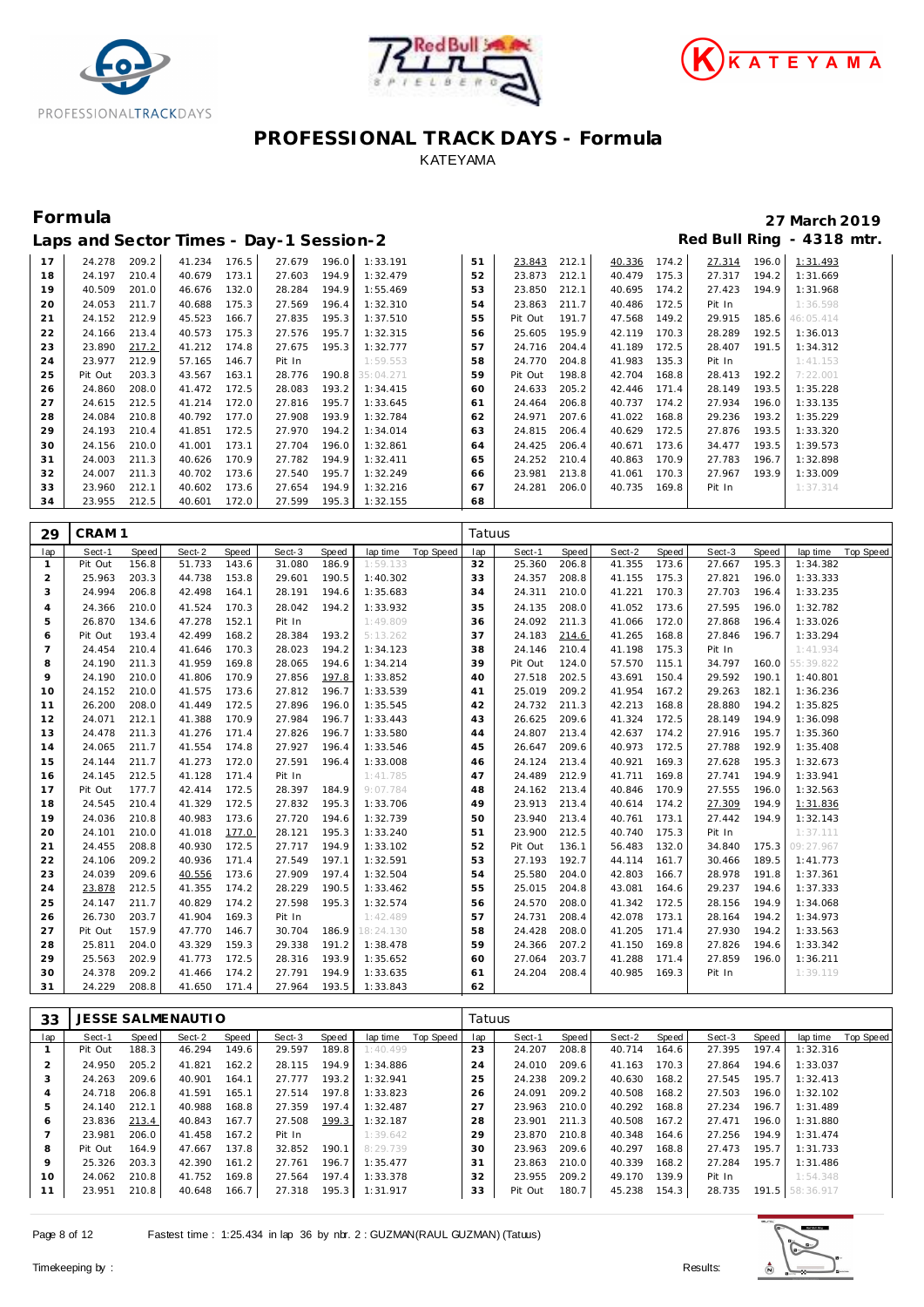





|    |         |       |        |       | Laps and Sector Times - Day-1 Session-2 |       |           |    |        |       |        |       |        |       | Red Bull Ring - 4318 mtr. |
|----|---------|-------|--------|-------|-----------------------------------------|-------|-----------|----|--------|-------|--------|-------|--------|-------|---------------------------|
| 12 | 24.017  | 209.6 | 40.874 | 166.2 | 27.304                                  | 195.3 | 1:32.195  | 34 | 25.100 | 206.4 | 43.583 | 162.2 | 28.106 | 194.6 | 1:36.789                  |
| 13 | 23.982  | 204.0 | 40.598 | 166.2 | 27.087                                  | 198.2 | 1:31.667  | 35 | 24.080 | 210.0 | 40.825 | 165.1 | 27.892 | 195.7 | 1:32.797                  |
| 14 | 24.360  | 208.0 | 40.336 | 167.7 | 27.412                                  | 197.8 | 1:32.108  | 36 | 24.132 | 208.8 | 40.507 | 168.8 | 27.508 | 195.3 | 1:32.147                  |
| 15 | 24.026  | 208.4 | 40.266 | 170.9 | 27.222                                  | 197.8 | 1:31.514  | 37 | 24.767 | 207.2 | 40.671 | 166.2 | 27.330 | 195.7 | 1:32.768                  |
| 16 | 23.860  | 208.8 | 40.298 | 174.2 | 27.088                                  | 197.8 | 1:31.246  | 38 | 23.968 | 208.4 | 40.338 | 170.9 | 27.648 | 195.3 | 1:31.954                  |
| 17 | 23.874  | 209.6 | 40.243 | 173.1 | 27.193                                  | 196.0 | 1:31.310  | 39 | 23.986 | 209.2 | 40.504 | 165.6 | 27.489 | 194.9 | 1:31.979                  |
| 18 | 23.885  | 210.0 | 40.456 | 171.4 | 27.067                                  | 196.7 | 1:31.408  | 40 | 23.953 | 208.0 | 40.490 | 169.8 | 27.514 | 195.7 | 1:31.957                  |
| 19 | 23.904  | 211.3 | 40.420 | 171.4 | 27.421                                  | 198.5 | 1:31.745  | 41 | 23.992 | 206.0 | 40.509 | 166.7 | 27.645 | 195.7 | 1:32.146                  |
| 20 | 26.153  | 190.0 | 43.578 | 165.6 | Pit In                                  |       | 1:47.691  | 42 | 23.983 | 207.6 | 40.726 | 168.8 | 27.390 | 196.7 | 1:32.099                  |
| 21 | Pit Out | 187.0 | 43.211 | 162.7 | 28.672                                  | 192.2 | 38:47.361 | 43 | 24.141 | 209.2 | 40.543 | 169.3 | 27.467 | 197.1 | 1:32.151                  |
| 22 | 24.435  | 207.6 | 41.172 | 167.2 | 28.008                                  | 194.2 | 1:33.615  | 44 |        |       |        |       |        |       |                           |

| 37              | LM37    |       |        |       |        |       |          |           |     | DALLARA F308 |       |        |       |        |       |            |           |
|-----------------|---------|-------|--------|-------|--------|-------|----------|-----------|-----|--------------|-------|--------|-------|--------|-------|------------|-----------|
| lap             | Sect-1  | Speed | Sect-2 | Speed | Sect-3 | Speed | lap time | Top Speed | lap | Sect-1       | Speed | Sect-2 | Speed | Sect-3 | Speed | lap time   | Top Speed |
|                 | Pit Out | 132.3 | 58.085 | 104.7 | 37.553 | 175.6 | 2:31.098 |           | 11  | 34.051       | 143.4 | 55.150 | 131.4 | 29.322 | 194.9 | 1:58.523   |           |
|                 | 26.316  | 202.5 | 44.645 | 140.3 | 30.289 | 188.5 | 1:41.250 |           | 12  | 24.369       | 205.2 | 41.181 | 159.3 | 28.359 | 194.9 | 1:33.909   |           |
|                 | 25.223  | 206.8 | 42.741 | 153.0 | 28.807 | 193.5 | 1:36.771 |           | 13  | 25.201       | 202.1 | 42.086 | 147.9 | Pit In |       | 1:54.640   |           |
|                 | 24.483  | 207.6 | 42.730 | 157.9 | 28.393 | 196.0 | 1:35.606 |           | 14  | Pit Out      | 134.8 | 59.623 | 113.2 | Pit In |       | 44: 35.120 |           |
|                 | 24.281  | 209.6 | 41.933 | 158.8 | 28.345 | 193.9 | 1:34.559 |           | 15  | Pit Out      | 167.0 | 49.589 | 138.8 | 31.124 | 191.5 | 8:22.388   |           |
| 6               | 24.707  | 206.4 | 41.417 | 161.7 | 28.306 | 194.2 | 1:34.430 |           | 16  | 25.466       | 204.0 | 43.677 | 146.3 | 50.986 | 164.6 | 2:00.129   |           |
|                 | 24.339  | 206.4 | 41.302 | 163.1 | 27.866 | 195.3 | 1:33.507 |           | 17  | 26.635       | 204.0 | 42.872 | 151.3 | 28.975 | 192.5 | 1:38.482   |           |
| 8               | 24.513  | 207.2 | 41.301 | 165.1 | 28.294 | 192.9 | 1:34.108 |           | 18  | 25.855       | 207.2 | 43.848 | 151.3 | 28.660 | 193.2 | 1:38.363   |           |
| $\circ$         | 24.453  | 207.2 | 40.823 | 162.2 | 27.908 | 193.9 | 1:33.184 |           | 19  | 24.702       | 208.8 | 41.499 | 151.3 | 28.382 | 195.3 | 1:34.583   |           |
| 10 <sup>°</sup> | 24.302  | 208.0 | 41.019 | 167.7 | 28.553 | 185.9 | 1:33.874 |           | 20  | 24.540       | 207.2 | 41.593 | 151.7 | Pit In |       | 1:53.047   |           |

| 55             | CRAM <sub>2</sub> |       |          |       |        |       |           |                  | Tatuus |          |       |          |       |        |       |           |           |
|----------------|-------------------|-------|----------|-------|--------|-------|-----------|------------------|--------|----------|-------|----------|-------|--------|-------|-----------|-----------|
| lap            | Sect-1            | Speed | Sect-2   | Speed | Sect-3 | Speed | lap time  | <b>Top Speed</b> | lap    | Sect-1   | Speed | Sect-2   | Speed | Sect-3 | Speed | lap time  | Top Speed |
| $\mathbf{1}$   | Pit Out           | 154.3 | 47.258   | 151.7 | 30.242 | 183.4 | 1:47.562  |                  | 36     | Pit Out  | 206.8 | 41.736   | 166.2 | 28.360 | 192.9 | 3:18.340  |           |
| $\overline{2}$ | 26.397            | 201.4 | 43.421   | 163.1 | 28.686 | 186.5 | 1:38.504  |                  | 37     | 24.294   | 211.3 | 41.035   | 167.2 | 28.045 | 193.5 | 1:33.374  |           |
| 3              | 25.112            | 203.3 | 43.026   | 166.7 | 28.410 | 189.5 | 1:36.548  |                  | 38     | 24.193   | 210.8 | 40.960   | 170.3 | 28.123 | 190.1 | 1:33.276  |           |
| $\overline{4}$ | 24.994            | 206.8 | 41.735   | 170.3 | 27.863 | 192.2 | 1:34.592  |                  | 39     | 25.417   | 209.2 | 41.010   | 171.4 | 27.936 | 195.3 | 1:34.363  |           |
| 5              | 24.827            | 207.6 | 50.108   | 172.0 | 27.995 | 192.9 | 1:42.930  |                  | 40     | 24.429   | 208.8 | 40.777   | 173.1 | 27.949 | 195.3 | 1:33.155  |           |
| 6              | 24.573            | 207.6 | 3:50.005 | 81.9  | Pit In |       | 4:58.890  |                  | 41     | 24.427   | 209.2 | 40.763   | 169.8 | 27.591 | 196.4 | 1:32.781  |           |
| $\overline{7}$ | Pit Out           | 169.1 | 46.109   | 155.2 | 30.486 | 184.9 | 6:32.041  |                  | 42     | 24.326   | 210.8 | 41.153   | 169.3 | 27.712 | 194.9 | 1:33.191  |           |
| 8              | 25.513            | 203.7 | 42.858   | 162.7 | 28.970 | 191.5 | 1:37.341  |                  | 43     | 24.196   | 210.8 | 41.189   | 167.7 | 27.806 | 195.3 | 1:33.191  |           |
| 9              | 24.790            | 206.0 | 43.112   | 166.7 | 29.369 | 184.3 | 1:37.271  |                  | 44     | 24.129   | 211.3 | 41.274   | 171.4 | 27.545 | 196.0 | 1:32.948  |           |
| 10             | 25.315            | 195.9 | 41.973   | 166.7 | 28.327 | 192.9 | 1:35.615  |                  | 45     | 24.073   | 211.7 | 40.700   | 166.7 | 27.658 | 196.7 | 1:32.431  |           |
| 11             | 25.153            | 207.2 | 41.875   | 167.2 | 28.383 | 192.9 | 1:35.411  |                  | 46     | 24.827   | 195.9 | 46.695   | 145.6 | Pit In |       | 1:49.768  |           |
| 12             | 24.393            | 209.6 | 41.619   | 166.7 | 28.085 | 194.2 | 1:34.097  |                  | 47     | Pit Out  | 178.3 | 48.651   | 154.7 | 30.980 | 184.3 | 00:10.482 |           |
| 13             | 24.482            | 208.4 | 41.844   | 166.7 | 28.150 | 192.9 | 1:34.476  |                  | 48     | 25.893   | 202.1 | 42.811   | 163.1 | 29.256 | 189.1 | 1:37.960  |           |
| 14             | 24.503            | 211.7 | 41.163   | 169.8 | Pit In |       | 1:40.956  |                  | 49     | 25.452   | 205.2 | 41.837   | 172.0 | 27.923 | 193.5 | 1:35.212  |           |
| 15             | Pit Out           | 160.7 | 51.658   | 138.1 | 35.340 | 184.6 | 13:00.593 |                  | 50     | 24.536   | 208.4 | 44.774   | 166.2 | Pit In |       | 1:46.918  |           |
| 16             | 26.950            | 187.3 | 44.382   | 153.8 | 29.651 | 188.5 | 1:40.983  |                  | 51     | Pit Out  | 171.5 | 50.268   | 140.3 | 32.364 | 183.4 | 9:24.197  |           |
| 17             | 25.401            | 206.4 | 42.386   | 166.2 | 28.823 | 190.8 | 1:36.610  |                  | 52     | 26.372   | 193.4 | 45.107   | 156.5 | Pit In |       | 1:49.260  |           |
| 18             | 24.685            | 208.0 | 41.582   | 166.2 | 28.199 | 191.5 | 1:34.466  |                  | 53     | Pit Out  | 201.4 | 43.538   | 160.2 | 29.064 | 187.8 | 4:05.842  |           |
| 19             | 24.821            | 206.0 | 41.132   | 168.2 | 27.893 | 193.2 | 1:33.846  |                  | 54     | 25.014   | 205.6 | 41.730   | 169.3 | 30.134 | 183.4 | 1:36.878  |           |
| 20             | 24.641            | 206.8 | 40.933   | 172.5 | 28.820 | 185.9 | 1:34.394  |                  | 55     | 26.841   | 202.5 | 41.469   | 173.6 | 28.323 | 191.8 | 1:36.633  |           |
| 21             | 24.658            | 207.2 | 41.112   | 168.8 | 27.893 | 192.2 | 1:33.663  |                  | 56     | 24.993   | 186.0 | 41.741   | 172.5 | 28.515 | 193.9 | 1:35.249  |           |
| 22             | 24.459            | 207.2 | 49.183   | 114.6 | 34.077 | 159.1 | 1:47.719  |                  | 57     | 24.647   | 205.6 | 1:21.737 | 106.5 | 34.001 | 184.6 | 2:20.385  |           |
| 23             | 28.286            | 183.8 | 43.950   | 164.1 | 28.401 | 194.6 | 1:40.637  |                  | 58     | 27.157   | 202.5 | 42.170   | 170.3 | 29.475 | 191.2 | 1:38.802  |           |
| 24             | 24.418            | 210.4 | 41.202   | 170.3 | 28.472 | 184.9 | 1:34.092  |                  | 59     | 24.951   | 204.8 | 41.265   | 168.2 | 28.051 | 192.2 | 1:34.267  |           |
| 25             | 24.861            | 208.8 | 41.953   | 161.7 | 28.709 | 182.4 | 1:35.523  |                  | 60     | 24.620   | 205.2 | 41.174   | 168.2 | 27.922 | 192.5 | 1:33.716  |           |
| 26             | 24.951            | 198.0 | 41.746   | 166.7 | 28.054 | 191.5 | 1:34.751  |                  | 61     | 24.666   | 188.7 | 42.307   | 169.3 | 27.961 | 193.5 | 1:34.934  |           |
| 27             | 24.329            | 210.8 | 41.302   | 172.0 | 27.839 | 194.9 | 1:33.470  |                  | 62     | 24.432   | 206.0 | 40.892   | 170.9 | 27.749 | 193.9 | 1:33.073  |           |
| 28             | 24.554            | 197.3 | 43.277   | 166.7 | Pit In |       | 1:44.189  |                  | 63     | 24.354   | 205.2 | 41.184   | 169.3 | 27.808 | 193.9 | 1:33.346  |           |
| 29             | Pit Out           | 182.6 | 47.613   | 150.8 | 30.849 | 177.9 | 33:13.830 |                  | 64     | 24.411   | 206.0 | 42.668   | 120.3 | Pit In |       | 1:44.221  |           |
| 30             | 28.052            | 196.9 | 43.573   | 165.1 | 30.366 | 181.2 | 1:41.991  |                  | 65     | Pit Out  | 191.7 | 44.682   | 154.3 | 29.696 | 186.9 | 23:36.506 |           |
| 31             | 25.294            | 208.4 | 42.694   | 166.7 | 28.529 | 192.5 | 1:36.517  |                  | 66     | 25.484   | 203.3 | 45.117   | 167.7 | 28.574 | 192.2 | 1:39.175  |           |
| 32             | 24.535            | 208.8 | 41.451   | 170.3 | 28.030 | 193.5 | 1:34.016  |                  | 67     | 24.825   | 206.0 | 41.581   | 172.0 | 28.242 | 193.9 | 1:34.648  |           |
| 33             | 24.402            | 210.8 | 42.127   | 159.8 | 29.144 | 193.9 | 1:35.673  |                  | 68     | 24.623   | 208.4 | 41.286   | 170.3 | 28.405 | 193.5 | 1:34.314  |           |
| 34             | 25.503            | 212.5 | 42.393   | 170.3 | 28.104 | 193.5 | 1:36.000  |                  | 69     | 24.515   | 208.4 | 42.471   | 169.3 | 28.543 | 192.5 | 1:35.529  |           |
| 35             | 24.470            | 210.0 | 40.942   | 169.3 | Pit In |       | 1:40.171  |                  | 70     | 1:15.966 | 178.3 | 47.172   | 138.5 | Pit In |       | 2:41.118  |           |



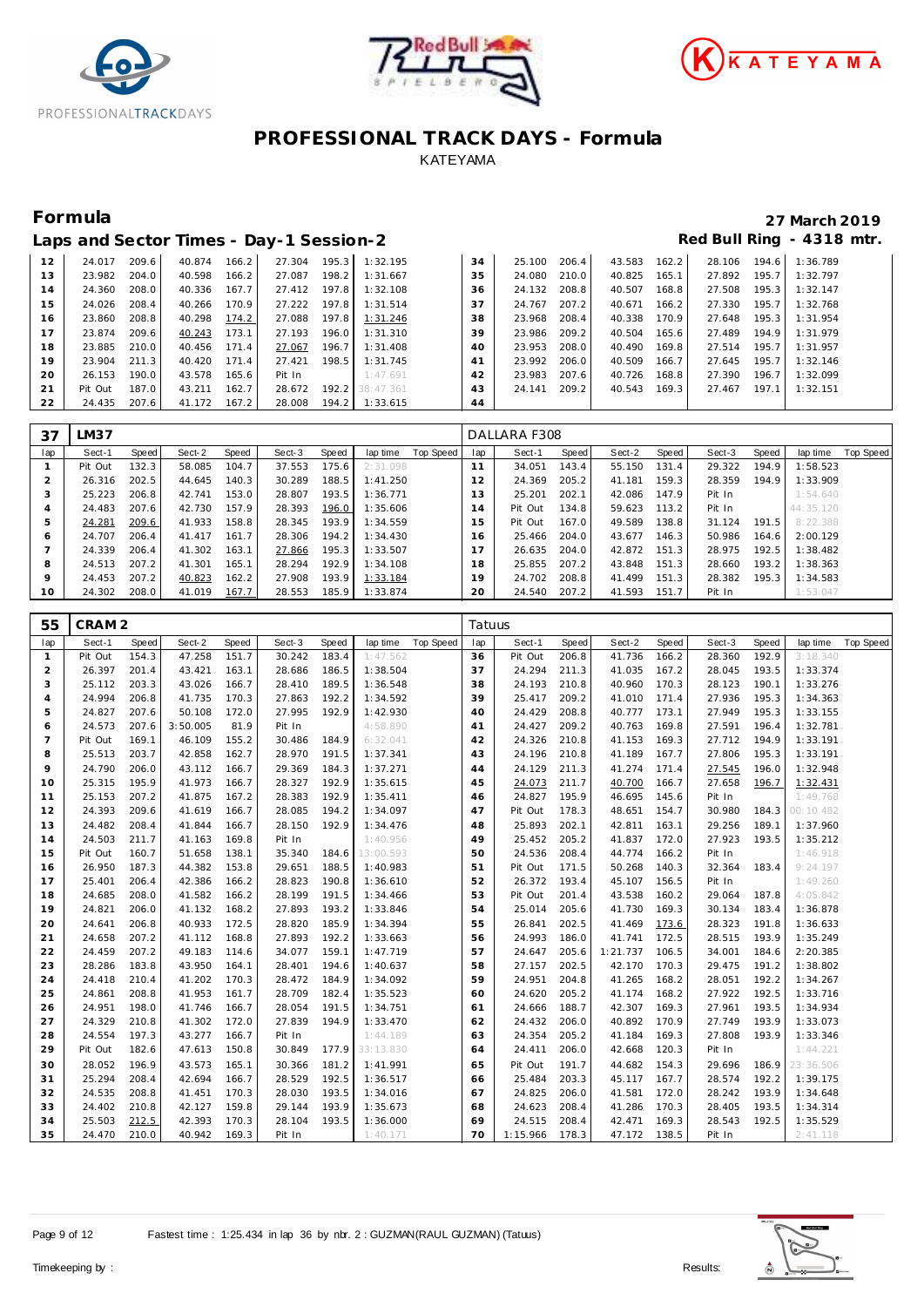





Laps and Sector Times - Day-1 Session-2 **Accord Payment Accord Payment Red Bull Ring - 4318 mtr.** 

| 57                  | BHAITECH4         |                |                  |                |                  |                |                      |                  | Tatuus   |                   |                |                  |                |                  |                |                       |                  |
|---------------------|-------------------|----------------|------------------|----------------|------------------|----------------|----------------------|------------------|----------|-------------------|----------------|------------------|----------------|------------------|----------------|-----------------------|------------------|
| lap                 | Sect-1            | Speed          | Sect-2           | Speed          | Sect-3           | Speed          | lap time             | <b>Top Speed</b> | lap      | Sect-1            | Speed          | Sect-2           | Speed          | Sect-3           | Speed          | lap time              | <b>Top Speed</b> |
| $\mathbf{1}$        | Pit Out           | 169.3          | 45.688           | 151.3          | 31.427           | 187.2          | 1:43.682             |                  | 34       | 24.057            | 208.4          | 40.581           | 170.9          | 27.609           | 194.6          | 1:32.247              |                  |
| $\overline{2}$      | 25.272            | 201.0          | 41.982           | 163.6          | 30.210           | 179.1          | 1:37.464             |                  | 35       | 24.030            | 206.8          | 40.560           | 166.7          | 27.545           | 195.3          | 1:32.135              |                  |
| 3                   | 24.784            | 206.4          | 41.313           | 166.2          | 27.818           | 194.9          | 1:33.915             |                  | 36       | 23.990            | 208.0          | 40.479           | 168.2          | 27.481           | 196.0          | 1:31.950              |                  |
| $\overline{4}$      | 24.102            | 207.6          | 40.947           | 170.3          | 28.282           | 193.5          | 1:33.331             |                  | 37       | 24.006            | 207.6          | 40.622           | 170.9          | 27.347           | 195.3          | 1:31.975              |                  |
| 5                   | 24.625            | 208.8          | 42.398           | 167.7          | 27.848           | 193.5          | 1:34.871             |                  | 38       | 24.121            | 207.6          | 40.504           | 168.8          | 27.685           | 192.5          | 1:32.310              |                  |
| 6                   | 24.093            | 209.6          | 40.702           | 174.2          | 27.473           | 194.9          | 1:32.268             |                  | 39       | 24.108            | 207.6          | 40.322           | 172.0          | 27.356           | 195.7          | 1:31.786              |                  |
| $\overline{7}$      | 24.006            | 210.4          | 41.505           | 154.7          | 27.949           | 194.9          | 1:33.460             |                  | 40       | 23.954            | 208.8          | 1:10.535         | 155.2          | 28.249           | 194.9          | 2:02.738              |                  |
| 8                   | 24.000            | 210.0          | 40.775           | 169.3          | 27.376           | 196.4          | 1:32.151             |                  | 41       | 24.005            | 208.8          | 40.849           | 167.7          | 27.476           | 195.7          | 1:32.330              |                  |
| 9                   | 24.060            | 210.0          | 40.624           | 169.8          | 28.619           | 185.6          | 1:33.303             |                  | 42       | 23.916            | 209.2          | 40.311           | 168.2          | 27.446           | 194.9          | 1:31.673              |                  |
| 10                  | 24.245            | 210.0          | 40.657           | 174.8          | 27.943           | 195.3          | 1:32.845             |                  | 43       | 24.022            | 209.2          | 40.459           | 169.8          | 27.418           | 196.4          | 1:31.899              |                  |
| 11                  | 24.020            | 208.8          | 40.709           | 170.3          | 27.519           | 194.9          | 1:32.248             |                  | 44       | 23.906            | 209.6          | 40.716           | 165.6          | Pit In           |                | 1:38.328              |                  |
| 12                  | 23.978            | 209.2          | 40.659           | 175.3          | 27.612           | 193.2          | 1:32.249             |                  | 45       | Pit Out           | 174.3          | 46.184           | 161.2          | 28.439           | 189.8          | 22:34.397             |                  |
| 13                  | 24.077            | 208.0          | 40.662           | 173.6          | Pit In           |                | 1:39.073             |                  | 46       | 24.507            | 204.8          | 41.315           | 166.7          | 27.689           | 193.9          | 1:33.511              |                  |
| 14                  | Pit Out           | 160.3          | 49.402           | 144.0          | 33.257           | 153.0          | 15:38.202            |                  | 47       | 24.106            | 207.6          | 40.631           | 170.9          | 27.506           | 195.3          | 1:32.243              |                  |
| 15                  | 27.083            | 202.5          | 43.189           | 160.2          | 28.814           | 190.8          | 1:39.086             |                  | 48       | 23.983            | 208.4          | 40.583           | 169.3          | 27.308           | 195.7          | 1:31.874              |                  |
| 16                  | 24.743            | 202.1          | 42.245           | 165.1          | 27.694           | 193.9          | 1:34.682             |                  | 49       | 23.869            | 209.6          | 40.692           | 173.1          | 27.227           | 195.7          | 1:31.788              |                  |
| 17                  | 24.124<br>24.009  | 209.2          | 40.707           | 170.9          | 27.486           | 194.6<br>194.9 | 1:32.317             |                  | 50       | 23.829<br>23.807  | 210.0          | 40.343<br>40.655 | 172.0<br>170.3 | 27.300<br>Pit In | 195.7          | 1:31.472<br>1:39.314  |                  |
| 18<br>19            | 24.270            | 210.4<br>209.2 | 40.600<br>40.706 | 172.5<br>169.3 | 27.425<br>27.548 | 195.7          | 1:32.034<br>1:32.524 |                  | 51<br>52 | Pit Out           | 211.3<br>163.2 | 50.033           | 132.0          | 31.858           | 172.5          | 13:20.999             |                  |
| 20                  | 23.945            | 210.4          | 40.801           | 170.3          | 27.445           | 193.5          | 1:32.191             |                  | 53       | 26.443            | 183.2          | 44.637           | 162.2          | 28.699           | 189.8          | 1:39.779              |                  |
| 21                  | 23.974            | 209.2          | 40.514           | 171.4          | 27.382           | 196.4          | 1:31.870             |                  | 54       | 24.687            | 204.4          | 41.265           | 172.0          | 27.303           | 197.1          | 1:33.255              |                  |
| 22                  | 24.676            | 194.5          | 43.547           | 158.8          | Pit In           |                | 1:44.220             |                  | 55       | 24.059            | 210.4          | 40.853           | 165.6          | 27.659           | 192.2          | 1:32.571              |                  |
| 23                  | Pit Out           | 138.8          | 43.343           | 164.1          | 28.354           | 191.5          | 13:28.544            |                  | 56       | 23.997            | 210.0          | 40.469           | 170.3          | 27.127           | 196.4          | 1:31.593              |                  |
| 24                  | 24.304            | 207.2          | 41.165           | 172.0          | 27.777           | 196.4          | 1:33.246             |                  | 57       | 23.962            | 209.6          | 40.340           | 172.5          | 28.128           | 196.0          | 1:32.430              |                  |
| 25                  | 23.946            | 210.0          | 40.697           | 171.4          | 27.463           | 197.4          | 1:32.106             |                  | 58       | 23.961            | 208.4          | 40.552           | 172.0          | 27.444           | 194.9          | 1:31.957              |                  |
| 26                  | 24.914            | 205.2          | 40.791           | 169.3          | 27.499           | 194.2          | 1:33.204             |                  | 59       | 23.905            | 208.0          | 40.641           | 173.6          | 27.262           | 195.7          | 1:31.808              |                  |
| 27                  | 24.060            | 207.2          | 40.591           | 170.9          | 27.448           | 196.4          | 1:32.099             |                  | 60       | 23.916            | 206.8          | 40.168           | 174.8          | 27.338           | 196.4          | 1:31.422              |                  |
| 28                  | 24.067            | 205.6          | 40.538           | 173.6          | 27.431           | 196.0          | 1:32.036             |                  | 61       | 23.948            | 205.2          | 40.256           | 175.3          | 27.530           | 194.6          | 1:31.734              |                  |
| 29                  | 23.994            | 207.2          | 40.569           | 169.8          | 27.378           | 195.3          | 1:31.941             |                  | 62       | 24.012            | 206.8          | 40.673           | 169.8          | 27.356           | 196.7          | 1:32.041              |                  |
| 30                  | 23.992            | 207.6          | 41.398           | 171.4          | 27.363           | 194.9          | 1:32.753             |                  | 63       | 23.897            | 208.0          | 40.453           | 170.9          | 27.230           | 196.0          | 1:31.580              |                  |
| 31                  | 24.079            | 206.4          | 40.741           | 169.3          | Pit In           |                | 1:41.289             |                  | 64       | 23.805            | 210.8          | 40.142           | 170.3          | 27.129           | 197.1          | 1:31.076              |                  |
|                     | Pit Out           | 195.9          | 42.645           | 165.6          | 28.195           | 188.2          | 17:11.159            |                  | 65       | 23.832            | 209.6          | 42.426           | 147.9          | Pit In           |                | 1:43.306              |                  |
| 32                  |                   |                |                  |                |                  |                |                      |                  |          |                   |                |                  |                |                  |                |                       |                  |
| 33                  | 24.499            | 199.1          | 40.906           | 167.7          | 27.494           | 195.3          | 1:32.899             |                  | 66       |                   |                |                  |                |                  |                |                       |                  |
|                     |                   |                |                  |                |                  |                |                      |                  |          |                   |                |                  |                |                  |                |                       |                  |
| 94                  | CRAM <sub>3</sub> |                |                  |                |                  |                |                      |                  | Tatuus   |                   |                |                  |                |                  |                |                       |                  |
| lap                 | Sect-1            | Speed          | Sect-2           | Speed          | Sect-3           | Speed          | lap time             | <b>Top Speed</b> | lap      | Sect-1            | Speed          | Sect-2           | Speed          | Sect-3           | Speed          | lap time              | <b>Top Speed</b> |
| $\mathbf{1}$        | Pit Out           | 164.2          | 53.480           | 146.3          | 31.209           | 184.0          | 1:53.257             |                  | 38       | Pit Out           | 196.9          | 45.521           | 147.5          | 30.127           | 190.1          | 37:58.997             |                  |
| $\overline{2}$      | 25.790            | 205.2          | 47.869           | 86.5           | 37.913           | 189.8          | 1:51.572             |                  | 39       | 26.699            | 198.0          | 43.016           | 162.2          | 28.790           | 194.9          | 1:38.505              |                  |
| 3                   | 24.896            | 208.4          | 42.563           | 171.4          | 28.546           | 193.5          | 1:36.005             |                  | 40       | 24.446            | 210.0          | 41.256           | 170.9          | 28.195           | 194.2          | 1:33.897              |                  |
| $\overline{4}$      | 24.603            | 208.8          | 41.705           | 170.9          | 28.171           | 194.2          | 1:34.479             |                  | 41       | 24.342            | 210.8          | 41.103           | 169.8          | 27.583           | 196.4          | 1:33.028              |                  |
| 5                   | 25.701            | 159.5          | 49.563           | 132.0          | Pit In           |                | 1:55.789             |                  | 42       | 24.062            | 212.1          | 41.170<br>40.795 | 173.1          | 27.703           | 195.7          | 1:32.935              |                  |
| 6<br>$\overline{7}$ | Pit Out           | 175.4          | 44.427           | 165.1          | 28.846           | 191.5<br>194.9 | 5:04.253             |                  | 43<br>44 | 24.280            | 210.4          |                  | 173.6          | 27.603           | 197.1<br>197.4 | 1:32.678              |                  |
|                     | 24.439            | 211.3          | 41.397           | 173.6          | 28.062           | 196.0          | 1:33.898             |                  |          | 24.080<br>23.997  | 210.0          | 40.739           | 175.9          | 27.572           | 196.4          | 1:32.391              |                  |
| 8<br>9              | 24.222<br>24.194  | 211.7<br>211.7 | 41.448<br>41.004 | 174.2<br>173.6 | 28.000<br>27.774 | 198.9          | 1:33.670<br>1:32.972 |                  | 45<br>46 | 23.967            | 210.0<br>210.4 | 40.704<br>40.527 | 174.2<br>176.5 | 27.656<br>27.561 | 197.1          | 1:32.357<br>1:32.055  |                  |
| 10                  | 23.884            | 212.5          | 41.166           | 174.8          | 27.797           | 197.4          | 1:32.847             |                  | 47       | 23.811            | 211.3          | 40.502 176.5     |                | 27.562           | 196.4          | 1:31.875              |                  |
| 11                  | 23.991            | 215.9          | 41.339           | 172.5          | Pit In           |                | 1:41.688             |                  | 48       | 23.823            | 212.1          | 40.483 174.8     |                | 27.473           | 195.3          | 1:31.779              |                  |
| 12                  | Pit Out           | 204.0          | 47.877           | 155.2          | 29.018           | 193.5          | 7:02.780             |                  | 49       | 23.935            | 211.7          | 40.372           | 173.1          | 27.543           | 196.7          | 1:31.850              |                  |
| 13                  | 24.779            | 211.3          | 42.200           | 158.4          | 31.272           | 196.0          | 1:38.251             |                  | 50       | 23.851            | 212.5          | 40.743           | 173.6          | Pit In           |                | 1:42.511              |                  |
| 14                  | 24.253            | 212.9          | 41.342           | 172.5          | 28.237           | 196.4          | 1:33.832             |                  | 51       | Pit Out           | 175.1          | 49.688           | 140.6          | Pit In           |                | 9:20.675              |                  |
| 15                  | 24.080            | 211.7          | 41.130           | 174.8          | 27.887           | 196.4          | 1:33.097             |                  | 52       | Pit Out           | 194.5          | 46.956           | 158.8          | 29.810           | 187.8          | 21:21.595             |                  |
| 16                  | 24.041            | 211.3          | 41.004           | 174.8          | 27.881           | 192.5          | 1:32.926             |                  | 53       | 24.824            | 210.4          | 42.450           | 167.2          | 28.797           | 193.5          | 1:36.071              |                  |
| 17                  | 24.092            | 210.4          | 40.894           | 174.8          | 27.717           | 195.3          | 1:32.703             |                  | 54       | 24.410            | 211.3          | 41.512 168.8     |                | 28.093           | 194.6          | 1:34.015              |                  |
| 18                  | 24.031            | 211.3          | 40.828           | 176.5          | 27.719           | 195.3          | 1:32.578             |                  | 55       | 24.130            | 212.1          | 41.009           | 172.5          | 27.707           | 195.7          | 1:32.846              |                  |
| 19                  | 23.931            | 212.5          | 40.591           | 177.0          | 27.857           | 196.4          | 1:32.379             |                  | 56       | 23.922            | 211.3          | 40.617           | 176.5          | 27.658           | 195.3          | 1:32.197              |                  |
| 20                  | 23.985            | 214.2          | 40.877           | 164.6          | 29.122           | 196.4          | 1:33.984             |                  | 57       | 23.839            | 212.1          | 40.939           | 173.6          | 27.713           | 192.2          | 1:32.491              |                  |
| 21                  | 23.937            | 212.1          | 40.566           | 177.0          | 27.757           | 195.7          | 1:32.260             |                  | 58       | 24.079            | 211.3          | 40.646           | 172.5          | 27.577           | 195.3          | 1:32.302              |                  |
| 22                  | 23.942            | 200.2          | 42.686           | 161.7          | Pit In           |                | 1:43.849             |                  | 59       | 23.801            | 209.6          | 40.381           | 179.4          | 27.682           | 194.6          | 1:31.864              |                  |
| 23                  | Pit Out           | 189.3          | 45.840           | 157.9          | 29.754           | 189.1          | 11:00.895            |                  | 60       | 24.012            | 208.0          | 40.447           | 180.0          | 27.587           | 196.4          | 1:32.046              |                  |
| 24<br>25            | 25.025            | 206.4          | 42.126           | 168.8          | 29.278           | 193.9          | 1:36.429             |                  | 61       | 24.012            | 210.0          | 41.972           | 175.9          | 27.941           | 197.1          | 1:33.925              |                  |
| 26                  | 24.463            | 210.8          | 42.062           | 168.8          | 28.053<br>27.808 | 195.3<br>196.4 | 1:34.578             |                  | 62<br>63 | 24.235            | 212.5<br>164.4 | 43.258           | 148.8          | Pit In           | 186.2          | 1:48.226              |                  |
| 27                  | 24.291<br>24.445  | 211.3<br>169.1 | 41.137<br>44.418 | 173.1<br>167.2 | Pit In           |                | 1:33.236<br>1:50.427 |                  | 64       | Pit Out<br>25.425 | 206.0          | 49.605<br>45.339 | 146.7<br>128.6 | 31.749<br>32.200 | 191.8          | 46:08.913<br>1:42.964 |                  |

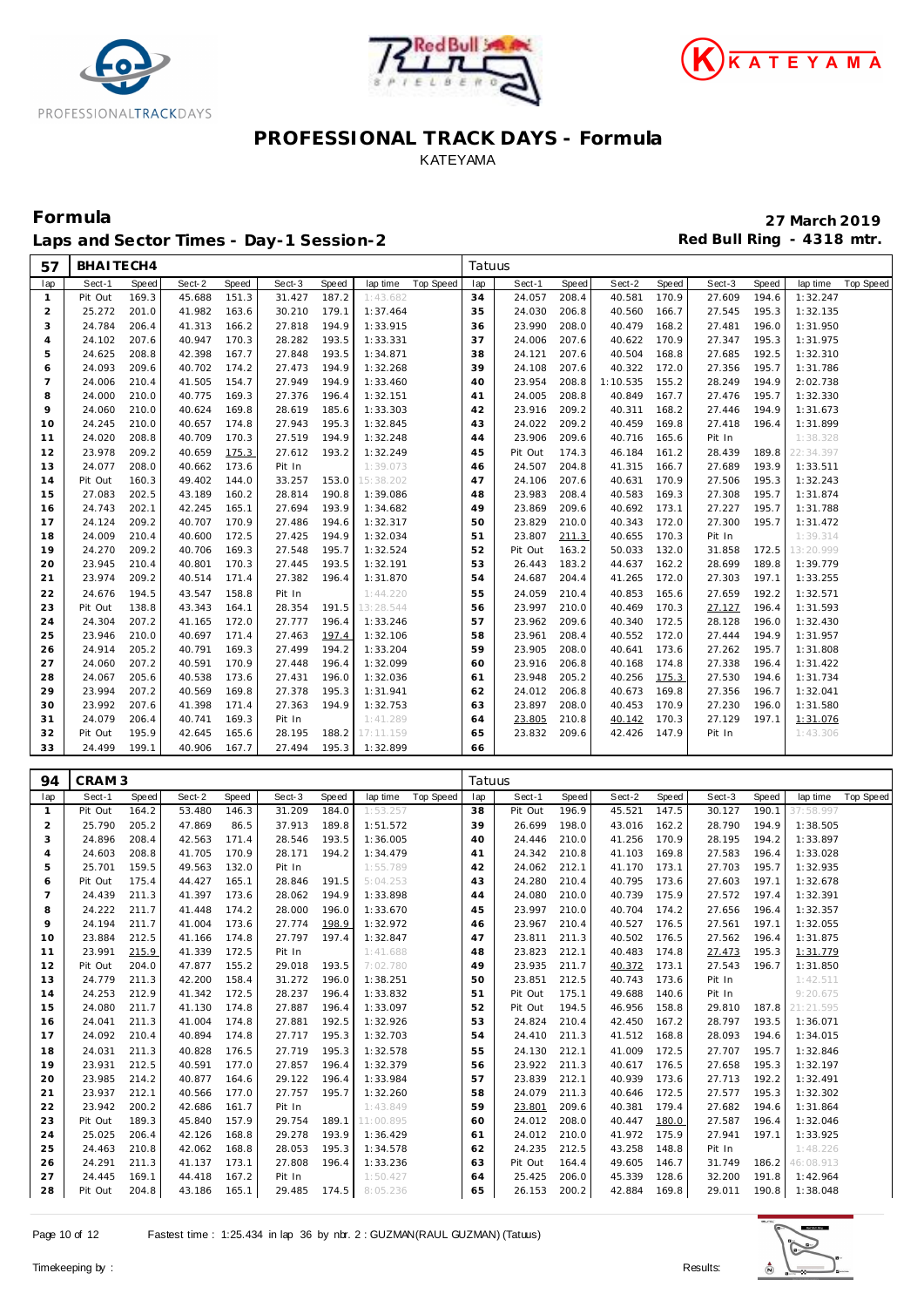





| Red Bull Ring - 4318 mtr.<br>Laps and Sector Times - Day-1 Session-2 |        |       |        |       |        |       |          |    |        |       |        |       |        |       |          |
|----------------------------------------------------------------------|--------|-------|--------|-------|--------|-------|----------|----|--------|-------|--------|-------|--------|-------|----------|
| 29                                                                   | 30.571 | 160.5 | 43.296 | 170.9 | 28.222 | 196.0 | 1:42.089 | 66 | 24.655 | 208.0 | 41.236 | 171.4 | 28.102 | 194.9 | 1:33.993 |
| 30                                                                   | 24.502 | 210.0 | 41.284 | 174.2 | 27.987 | 196.4 | 1:33.773 | 67 | 24.774 | 209.2 | 41.190 | 172.0 | 27.829 | 196.0 | 1:33.793 |
| 31                                                                   | 24.077 | 210.8 | 40.993 | 173.6 | 27.713 | 196.4 | 1:32.783 | 68 | 24.360 | 210.0 | 41.949 | 172.0 | 28.039 | 194.9 | 1:34.348 |
| 32                                                                   | 24.093 | 210.8 | 41.468 | 172.0 | 27.727 | 196.7 | 1:33.288 | 69 | 24.359 | 210.4 | 40.652 | 175.3 | 27.919 | 195.7 | 1:32.930 |
| 33                                                                   | 24.028 | 210.4 | 40.760 | 174.8 | 27.588 | 196.7 | 1:32.376 | 70 | 24.197 | 210.0 | 40.963 | 173.6 | 27.828 | 195.7 | 1:32.988 |
| 34                                                                   | 23.995 | 210.8 | 40.789 | 174.8 | 27.624 | 196.0 | 1:32.408 |    | 24.304 | 208.4 | 40.885 | 174.2 | 27.730 | 195.3 | 1:32.919 |
| 35                                                                   | 24.102 | 210.8 | 40.772 | 173.6 | 27.596 | 197.8 | 1:32.470 | 72 | 24.290 | 209.2 | 40.620 | 176.5 | 27.504 | 195.3 | 1:32.414 |
| 36                                                                   | 23.983 | 211.3 | 40.780 | 175.9 | 27.490 | 197.1 | 1:32.253 | 73 | 24.063 | 209.6 | 40.734 | 175.3 | Pit In |       | 1:46.039 |
| 37                                                                   | 23.873 | 210.4 | 40.752 | 172.5 | Pit In |       | 1:42.672 | 74 |        |       |        |       |        |       |          |

| 99             | <b>COLA</b> |       |        |       |        |       |                       |             | DALLARA F312 |       |        |       |        |       |           |           |
|----------------|-------------|-------|--------|-------|--------|-------|-----------------------|-------------|--------------|-------|--------|-------|--------|-------|-----------|-----------|
|                |             |       |        |       |        |       |                       |             |              |       |        |       |        |       |           |           |
| lap            | Sect-1      | Speed | Sect-2 | Speed | Sect-3 | Speed | Top Speed<br>lap time | lap         | Sect-1       | Speed | Sect-2 | Speed | Sect-3 | Speed | lap time  | Top Speed |
|                | Pit Out     | 186.4 | 45.867 | 148.8 | 29.427 | 193.2 | 1:41.863              | 20          | 23.228       | 214.2 | 38.914 | 187.5 | 25.483 | 202.6 | 1:27.625  |           |
| $\overline{2}$ | 25.141      | 210.8 | 41.604 | 167.7 | 27.650 | 197.8 | 1:34.395              | $2^{\cdot}$ | 23.371       | 206.0 | 50.829 | 137.4 | Pit In |       | 1:51.555  |           |
| 3              | 23.933      | 209.6 | 39.839 | 179.4 | 26.437 | 199.6 | 1:30.209              | 22          | Pit Out      | 196.9 | 41.374 | 162.7 | 26.888 | 200.7 | 23:11.278 |           |
| 4              | 23.707      | 209.2 | 39.769 | 178.8 | Pit In |       | 1:35.886              | 23          | 23.700       | 210.0 | 39.562 | 186.9 | Pit In |       | 9:00.631  |           |
| 5              | Pit Out     | 204.0 | 41.957 | 165.6 | 27.481 | 198.9 | 5:18.389              | 24          | Pit Out      | 196.2 | 43.315 | 159.8 | 28.488 | 194.6 | 50:50.106 |           |
| 6              | 27.753      | 208.8 | 40.121 | 173.6 | 27.366 | 201.1 | 1:35.240              | 25          | 24.904       | 203.7 | 40.764 | 155.6 | 27.564 | 196.0 | 1:33.232  |           |
|                | 23.903      | 215.1 | 39.962 | 186.9 | 25.825 | 201.9 | 1:29.690              | 26          | 24.130       | 204.0 | 39.634 | 184.9 | 26.507 | 198.5 | 1:30.271  |           |
| 8              | 23.352      | 213.8 | 39.142 | 189.5 | 25.553 | 202.6 | 1:28.047              | 27          | 24.069       | 204.4 | 39.395 | 184.3 | 26.061 | 200.0 | 1:29.525  |           |
| 9              | 23.166      | 213.4 | 38.690 | 189.5 | 25.479 | 204.5 | 1:27.335              | 28          | 23.846       | 205.2 | 39.211 | 187.5 | 25.919 | 198.5 | 1:28.976  |           |
| 10             | 23.952      | 215.5 | 40.183 | 161.7 | 27.167 | 201.5 | 1:31.302              | 29          | 23.737       | 211.3 | 38.980 | 186.2 | 25.862 | 199.6 | 1:28.579  |           |
| 11             | 23.770      | 212.9 | 38.809 | 189.5 | 27.327 | 175.9 | 1:29.906              | 30          | 23.701       | 208.0 | 38.721 | 187.5 | 25.725 | 199.6 | 1:28.147  |           |
| 12             | 25.370      | 198.0 | 44.940 | 150.0 | 28.157 | 200.7 | 1:38.467              | 31          | 23.541       | 206.8 | 39.014 | 183.1 | 25.842 | 200.0 | 1:28.397  |           |
| 13             | 23.459      | 212.1 | 38.933 | 188.2 | 25.500 | 203.8 | 1:27.892              | 32          | 23.790       | 205.2 | 38.742 | 182.4 | 25.753 | 200.4 | 1:28.285  |           |
| 14             | 24.059      | 210.8 | 42.251 | 155.2 | Pit In |       | 1:39.621              | 33          | 23.519       | 210.0 | 38.910 | 187.5 | 25.809 | 199.6 | 1:28.238  |           |
| 15             | Pit Out     | 203.7 | 41.757 | 168.2 | 26.689 | 199.6 | 15:54.920             | 34          | 26.279       | 176.6 | 47.241 | 147.5 | 29.111 | 196.7 | 1:42.631  |           |
| 16             | 23.464      | 214.2 | 39.747 | 183.7 | 25.955 | 200.4 | 1:29.166              | 35          | 29.607       | 119.7 | 46.598 | 144.4 | Pit In |       | 1:55.071  |           |
| 17             | 23.492      | 213.4 | 39.226 | 188.8 | 25.622 | 201.5 | 1:28.340              | 36          | Pit Out      | 172.9 | 49.814 | 141.7 | Pit In |       | 14:20.397 |           |
| 18             | 23.407      | 211.7 | 39.046 | 192.2 | 25.650 | 201.1 | 1:28.103              | 37          | Pit Out      | 198.8 | 45.032 | 143.2 | 29.175 | 179.1 | 21:04.887 |           |
| 19             | 23.199      | 217.2 | 39.074 | 192.2 | 25.481 | 202.2 | 1:27.754              | 38          | 25.258       | 204.0 | 40.734 | 170.9 | Pit In |       | 1:39.846  |           |

| 111            | LORENZO FERRARI |       |        |       |        |       |           |                  |     | Tatuus  |       |              |       |        |       |           |           |  |
|----------------|-----------------|-------|--------|-------|--------|-------|-----------|------------------|-----|---------|-------|--------------|-------|--------|-------|-----------|-----------|--|
| lap            | Sect-1          | Speed | Sect-2 | Speed | Sect-3 | Speed | lap time  | <b>Top Speed</b> | lap | Sect-1  | Speed | Sect-2       | Speed | Sect-3 | Speed | lap time  | Top Speed |  |
| $\mathbf{1}$   | Pit Out         | 174.6 | 46.618 | 155.6 | 31.506 | 188.2 | 1:45.048  |                  | 40  | Pit Out | 206.4 | 42.085       | 165.6 | 28.089 | 194.9 | 4:22.766  |           |  |
| $\overline{2}$ | 25.502          | 205.6 | 45.032 | 165.1 | 29.156 | 192.5 | 1:39.690  |                  | 41  | 24.301  | 209.6 | 40.745       | 175.3 | 28.149 | 188.8 | 1:33.195  |           |  |
| 3              | 24.666          | 208.4 | 42.030 | 170.3 | 28.488 | 193.9 | 1:35.184  |                  | 42  | 24.291  | 210.4 | 40.786       | 172.0 | 27.569 | 196.0 | 1:32.646  |           |  |
| $\overline{4}$ | 24.380          | 210.4 | 41.675 | 170.3 | 28.171 | 195.3 | 1:34.226  |                  | 43  | 24.072  | 210.8 | 41.803       | 174.2 | 27.602 | 196.4 | 1:33.477  |           |  |
| 5              | 24.347          | 209.6 | 42.003 | 166.2 | 27.924 | 194.9 | 1:34.274  |                  | 44  | 24.017  | 210.4 | 40.973       | 172.0 | 27.672 | 195.7 | 1:32.662  |           |  |
| 6              | 24.183          | 210.0 | 40.935 | 171.4 | 28.047 | 193.9 | 1:33.165  |                  | 45  | 24.118  | 210.0 | 43.602       | 163.1 | Pit In |       | 1:43.257  |           |  |
| $\overline{7}$ | 24.245          | 208.8 | 42.535 | 168.8 | 27.886 | 195.3 | 1:34.666  |                  | 46  | Pit Out | 172.6 | 46.263       | 160.2 | 30.520 | 185.9 | 58:57.423 |           |  |
| 8              | 23.944          | 211.3 | 40.935 | 171.4 | 27.866 | 195.7 | 1:32.745  |                  | 47  | 25.388  | 201.4 | 43.196       | 167.2 | 28.688 | 191.5 | 1:37.272  |           |  |
| 9              | 24.216          | 209.2 | 40.663 | 174.2 | 27.863 | 194.6 | 1:32.742  |                  | 48  | 24.904  | 203.3 | 41.339       | 170.3 | 28.099 | 192.2 | 1:34.342  |           |  |
| 10             | 24.065          | 211.3 | 41.021 | 174.2 | 28.030 | 192.2 | 1:33.116  |                  | 49  | 24.641  | 203.7 | 41.110       | 176.5 | 27.996 | 193.2 | 1:33.747  |           |  |
| 11             | 24.345          | 210.4 | 40.894 | 172.5 | Pit In |       | 1:40.431  |                  | 50  | 24.522  | 204.8 | 41.136       | 176.5 | 27.864 | 193.2 | 1:33.522  |           |  |
| 12             | Pit Out         | 197.3 | 43.341 | 164.1 | 29.196 | 191.8 | 10:23.306 |                  | 51  | 24.490  | 203.7 | 40.833       | 172.5 | 27.612 | 193.9 | 1:32.935  |           |  |
| 13             | 24.950          | 206.8 | 42.139 | 166.2 | 28.365 | 192.9 | 1:35.454  |                  | 52  | 27.130  | 157.2 | 41.310       | 172.0 | 27.949 | 193.2 | 1:36.389  |           |  |
| 14             | 24.335          | 209.2 | 43.660 | 170.9 | 28.132 | 194.2 | 1:36.127  |                  | 53  | 24.289  | 206.4 | 40.586       | 170.9 | 27.682 | 193.9 | 1:32.557  |           |  |
| 15             | 24.340          | 209.6 | 41.151 | 170.3 | 27.929 | 194.9 | 1:33.420  |                  | 54  | 24.295  | 206.0 | 40.498       | 173.6 | 27.702 | 194.2 | 1:32.495  |           |  |
| 16             | 24.214          | 209.6 | 41.060 | 165.1 | 27.767 | 194.6 | 1:33.041  |                  | 55  | 24.178  | 207.2 | 40.295       | 175.3 | 27.602 | 194.2 | 1:32.075  |           |  |
| 17             | 24.207          | 210.4 | 40.773 | 169.8 | 27.846 | 195.3 | 1:32.826  |                  | 56  | 24.318  | 206.0 | 41.997       | 143.2 | Pit In |       | 1:46.438  |           |  |
| 18             | 24.189          | 209.6 | 40.966 | 172.0 | 27.816 | 195.7 | 1:32.971  |                  | 57  | Pit Out | 199.5 | 42.714       | 169.3 | 29.539 | 167.7 | 9:26.402  |           |  |
| 19             | 25.871          | 168.8 | 44.617 | 161.2 | Pit In |       | 1:46.717  |                  | 58  | 25.365  | 207.2 | 41.341       | 160.2 | 29.105 | 193.9 | 1:35.811  |           |  |
| 20             | Pit Out         | 202.5 | 43.301 | 161.7 | 30.211 | 191.5 | 16:42.833 |                  | 59  | 24.386  | 206.4 | 40.832       | 172.0 | 28.106 | 193.9 | 1:33.324  |           |  |
| 21             | 24.863          | 207.2 | 41.452 | 169.3 | 28.206 | 195.3 | 1:34.521  |                  | 60  | 24.361  | 205.2 | 40.858       | 172.0 | 27.656 | 193.9 | 1:32.875  |           |  |
| 22             | 24.453          | 208.8 | 41.173 | 168.2 | 28.048 | 196.0 | 1:33.674  |                  | 61  | 24.321  | 204.8 | 41.508       | 172.0 | 27.848 | 194.6 | 1:33.677  |           |  |
| 23             | 24.306          | 207.6 | 40.847 | 170.3 | 27.785 | 195.7 | 1:32.938  |                  | 62  | 24.324  | 206.4 | 40.739       | 172.5 | 27.590 | 195.7 | 1:32.653  |           |  |
| 24             | 24.361          | 208.4 | 40.848 | 170.9 | 27.964 | 194.9 | 1:33.173  |                  | 63  | 24.214  | 207.6 | 40.833       | 172.0 | 27.757 | 194.6 | 1:32.804  |           |  |
| 25             | 24.380          | 210.8 | 41.021 | 170.3 | 27.832 | 196.7 | 1:33.233  |                  | 64  | 24.237  | 206.0 | 41.444       | 170.9 | 27.807 | 195.3 | 1:33.488  |           |  |
| 26             | 24.268          | 209.2 | 40.834 | 173.6 | Pit In |       | 1:42.697  |                  | 65  | 24.254  | 206.4 | 40.575       | 175.9 | Pit In |       | 1:40.384  |           |  |
| 27             | Pit Out         | 168.5 | 47.354 | 144.8 | 33.901 | 186.5 | 16:01.791 |                  | 66  | Pit Out | 162.7 | 49.212       | 136.7 | 31.643 | 181.2 | 17:57.595 |           |  |
| 28             | 25.663          | 208.0 | 45.533 | 159.8 | 29.666 | 190.8 | 1:40.862  |                  | 67  | 26.002  | 201.4 | 43.922       | 154.3 | 29.750 | 188.2 | 1:39.674  |           |  |
| 29             | 24.880          | 209.6 | 48.302 | 168.8 | 29.617 | 193.5 | 1:42.799  |                  | 68  | 25.079  | 204.0 | 42.143       | 165.6 | 28.812 | 190.1 | 1:36.034  |           |  |
| 30             | 24.899          | 211.3 | 41.013 | 170.9 | 27.873 | 195.3 | 1:33.785  |                  | 69  | 24.608  | 206.0 | 41.184       | 168.8 | 27.936 | 194.6 | 1:33.728  |           |  |
| 31             | 24.302          | 210.0 | 40.790 | 170.3 | 28.118 | 194.2 | 1:33.210  |                  | 70  | 24.513  | 206.0 | 40.979       | 169.3 | 27.768 | 195.3 | 1:33.260  |           |  |
| 32             | 24.209          | 210.8 | 41.625 | 170.9 | 27.712 | 196.0 | 1:33.546  |                  | 71  | 24.201  | 208.0 | 40.486 170.9 |       | 27.690 | 195.3 | 1:32.377  |           |  |